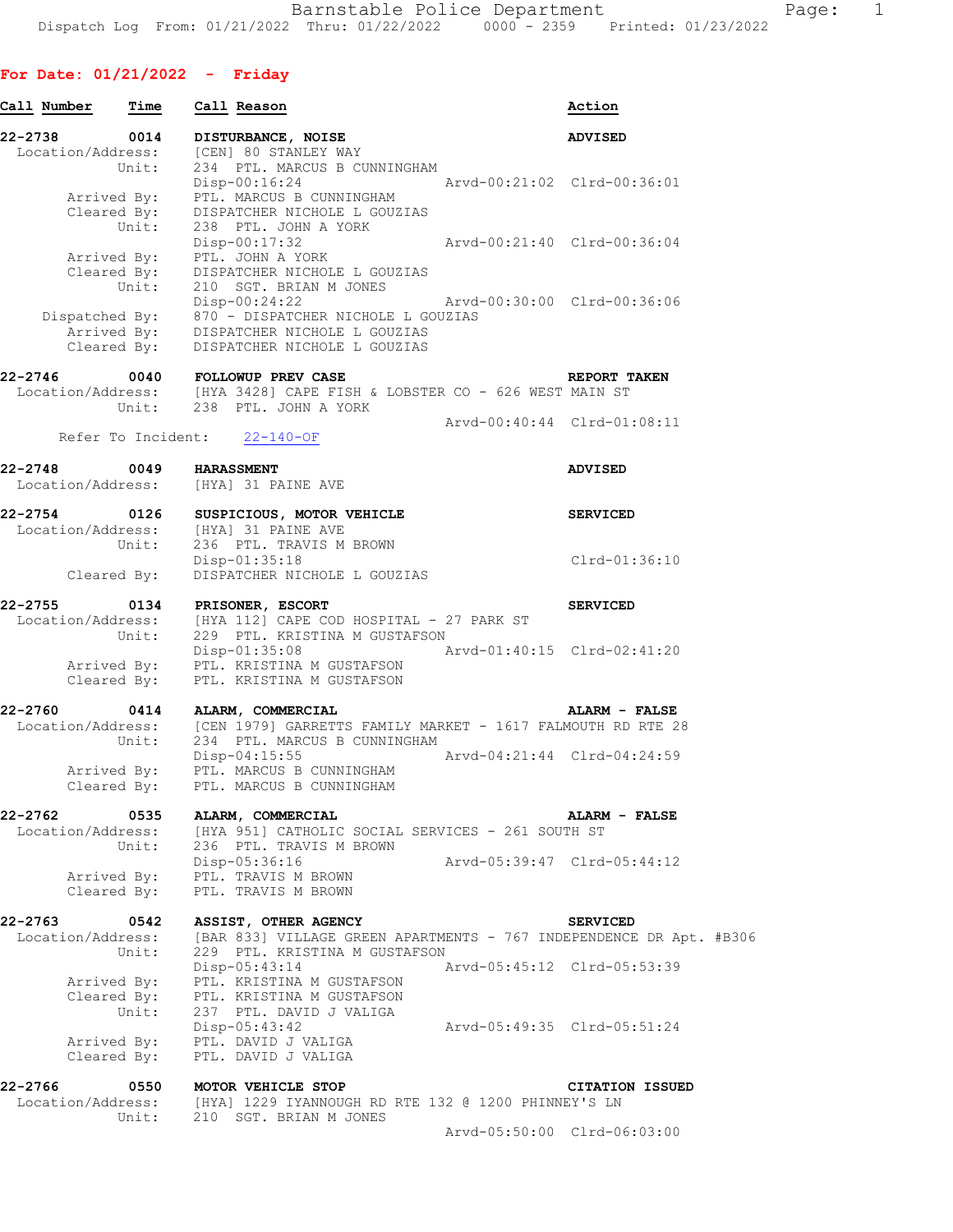|                             |                                                                                                                                                                                        | Barnstable Police Department<br>$\overline{2}$<br>Page:<br>Dispatch Log From: 01/21/2022 Thru: 01/22/2022 0000 - 2359 Printed: 01/23/2022 |
|-----------------------------|----------------------------------------------------------------------------------------------------------------------------------------------------------------------------------------|-------------------------------------------------------------------------------------------------------------------------------------------|
|                             | Unit: 237 PTL. DAVID J VALIGA                                                                                                                                                          |                                                                                                                                           |
|                             | Dispatched By: 296 - PTL. DAVID J VALIGA<br>Arrived By: PTL. DAVID J VALIGA<br>Cleared By: PTL. DAVID J VALIGA                                                                         | Arvd-05:56:27 Clrd-06:02:44                                                                                                               |
|                             | 22-2767 0606 SUSPICIOUS, MOTOR VEHICLE<br>Location/Address: [OST] 17 TANGLEWOOD DR @ 2743 FALMOUTH RD RTE 28<br>Unit: 238 PTL. JOHN A YORK                                             | <b>SERVICED</b>                                                                                                                           |
|                             | Cleared By: PTL. JOHN A YORK                                                                                                                                                           | Arvd-06:06:00 Clrd-06:17:33                                                                                                               |
| 22-2768 0616                | MOTOR VEHICLE, DISABLED ADVISED<br>Unit: 238 PTL. JOHN A YORK<br>Disp-06:19:07 Arvd-06:21:52 Clrd-06:28:47<br>Arrived By: DISPATCHER NICHOLE L GOUZIAS<br>Cleared By: PTL. JOHN A YORK | Location/Address: [MAR] 2929 FALMOUTH RD RTE 28 @ 400 OSTERVILLE W BARNSTABLE RD                                                          |
| 22-2769 0703 BUILDING CHECK | Unit: 236 PTL. TRAVIS M BROWN                                                                                                                                                          | <b>SERVICED</b><br>Location/Address: [HYA 103] BARNSTABLE MUNICIPAL AIRPORT - TERMINAL - 480 BARNSTABLE RD                                |
|                             |                                                                                                                                                                                        | Arvd-07:03:00 Clrd-07:17:23                                                                                                               |
|                             | 22-2772 0716 DISTURBANCE, FIGHT<br>Location/Address: [HYA 9] BARNSTABLE HIGH SCHOOL - 744 WEST MAIN ST<br>Unit: 222 PTL. DENNIS M STAMPFL                                              | <b>SERVICED</b>                                                                                                                           |
|                             |                                                                                                                                                                                        | Arvd-07:16:00 Clrd-07:22:12                                                                                                               |
| 22-2795 0730                | <b>TRAFFIC, CONTROL</b>                                                                                                                                                                | <b>SERVICED</b><br>Location/Address: [HYA 120] BARNSTABLE INTERMEDIATE SCHOOL - 895 FALMOUTH RD RTE 28                                    |
|                             | Unit: 236 PTL. WAYNE A ELLIS                                                                                                                                                           | 22-2775 0817 PRISONER, ESCORT SERVICED<br>Location/Address: [BAR 71] BARNSTABLE FIRST DISTRICT COURT - 3195 MAIN ST RTE 6A                |
|                             | Cleared By: DISPATCHER LOREN P ORPEN                                                                                                                                                   | Arvd-08:17:00 Clrd-09:11:36                                                                                                               |
|                             | 22-2776 0818 ASSIST, OTHER AGENCY<br>Location/Address: [WBA] 0 RTE 149 @ 1049 SERVICE RD<br>Unit: 238 PTL. THOMAS J HARMON                                                             | <b>REPORT TAKEN</b>                                                                                                                       |
| Arrived By:                 | Disp-08:19:45<br>DISPATCHER CHRISTOPHER FOLEY<br>Cleared By: DISPATCHER CHRISTOPHER FOLEY<br>Refer To Incident: 22-142-OF                                                              | Arvd-08:28:34 Clrd-08:44:23                                                                                                               |
| 22-2779 0836 SUMMONS, SERVE | Unit: 237 PTL. DAVID J VALIGA                                                                                                                                                          | UNABLE TO SERVE<br>Location/Address: [CEN 662] HOLLY HILL APARTMENTS - 1815 FALMOUTH RD RTE 28 Apt. #H1                                   |
|                             |                                                                                                                                                                                        | Arvd-08:40:03 Clrd-08:47:57                                                                                                               |
| 22-2777<br>0837             | <b>MOTOR VEHICLE STOP</b><br>Location/Address: [CEN 1854] CENTERVILLE FOOD MART - 1149 FALMOUTH RD RTE 28<br>Unit: 403 PTL. DOUGLAS M PALMER                                           | <b>CITATION ISSUED</b>                                                                                                                    |
|                             | Cleared By: PTL. DOUGLAS M PALMER                                                                                                                                                      | Arvd-08:37:00 Clrd-08:43:03                                                                                                               |
| 22-2778<br>0838             | TRAFFIC, RADAR                                                                                                                                                                         | Merge: 22-2786 By: 862                                                                                                                    |
| Location/Address:           |                                                                                                                                                                                        | [MAR 18] WEST VILLAGES ELEMENTARY SCHOOL - 760 OSTERVILLE W BARNSTABLE RD                                                                 |
| 22-2780<br>0840             | TRAFFIC, RADAR                                                                                                                                                                         | Merge: 22-2786 By: 862                                                                                                                    |
| Location/Address:           |                                                                                                                                                                                        | [MAR 18] WEST VILLAGES ELEMENTARY SCHOOL - 760 OSTERVILLE W BARNSTABLE RD                                                                 |
| 22-2781 0841                | TRAFFIC, RADAR                                                                                                                                                                         | Merge: 22-2786 By: 862                                                                                                                    |
| Location/Address:           |                                                                                                                                                                                        | [MAR 18] WEST VILLAGES ELEMENTARY SCHOOL - 760 OSTERVILLE W BARNSTABLE RD                                                                 |
| 22-2783 0842                | TRAFFIC, RADAR                                                                                                                                                                         | Merge: 22-2786 By: 862                                                                                                                    |
|                             |                                                                                                                                                                                        | Location/Address: [MAR 18] WEST VILLAGES ELEMENTARY SCHOOL - 760 OSTERVILLE W BARNSTABLE RD                                               |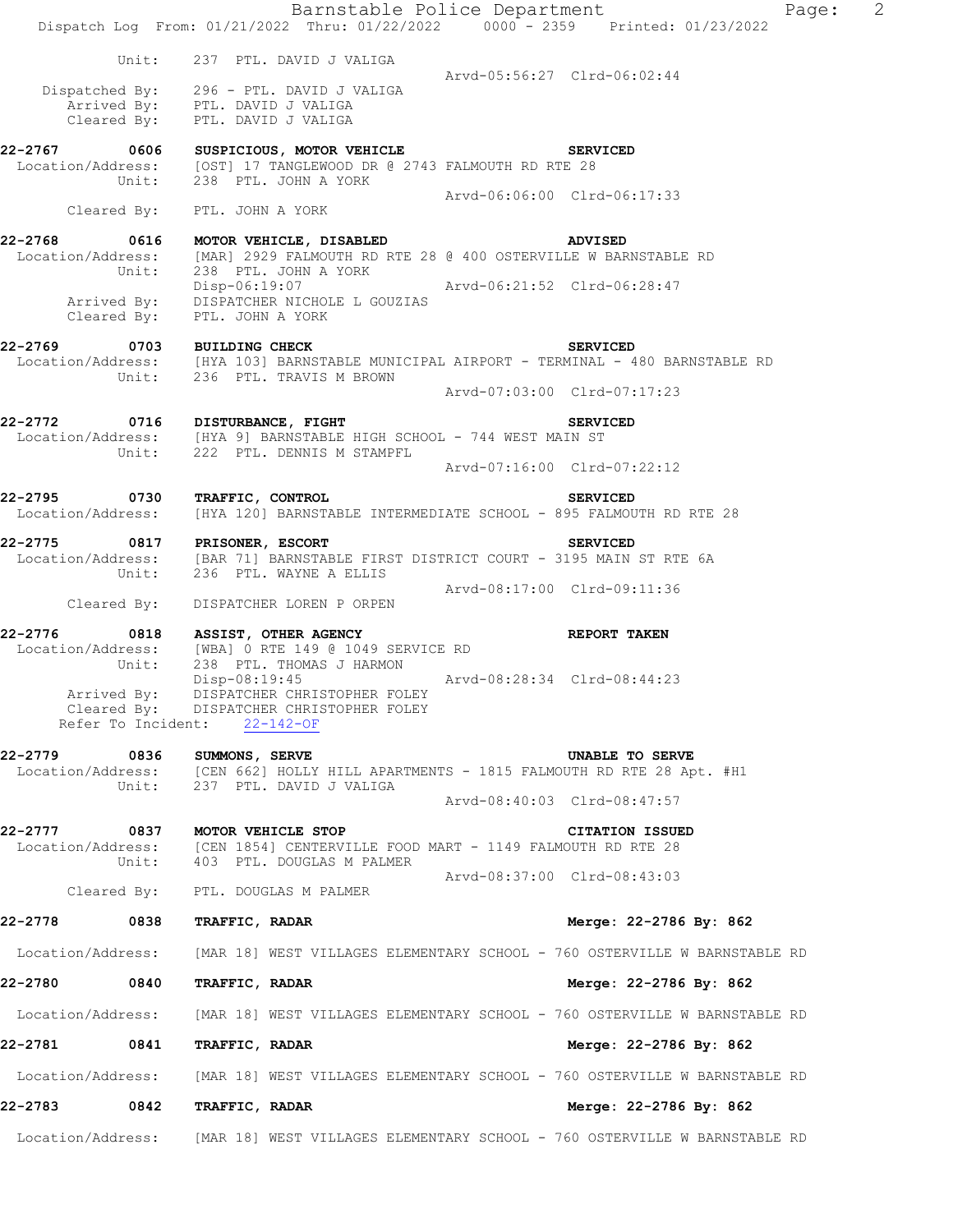|                                   |                            | Dispatch Log From: 01/21/2022 Thru: 01/22/2022 0000 - 2359 Printed: 01/23/2022                                                                     |                             | Barnstable Police Department     | $\overline{\mathbf{3}}$<br>Page: |
|-----------------------------------|----------------------------|----------------------------------------------------------------------------------------------------------------------------------------------------|-----------------------------|----------------------------------|----------------------------------|
|                                   |                            | 22-2785 0843 ACCIDENT, HIT & RUN<br>Location/Address: [HYA] 1180 IYANNOUGH RD RTE 132 @ 3 BEARSE'S WAY                                             |                             | <b>SERVICED</b>                  |                                  |
| 22-2784 0845                      |                            | ADOPT A SCHOOL                                                                                                                                     |                             | Merge: 22-2786 By: 862           |                                  |
| Location/Address:                 |                            | [MAR 18] WEST VILLAGES ELEMENTARY SCHOOL - 760 OSTERVILLE W BARNSTABLE RD                                                                          |                             |                                  |                                  |
| 22-2786<br>Location/Address:      | 0847                       | ADOPT A SCHOOL<br>[MAR 18] WEST VILLAGES ELEMENTARY SCHOOL - 760 OSTERVILLE W BARNSTABLE RD                                                        |                             | <b>SERVICED</b>                  |                                  |
|                                   | Unit:                      | 210 SGT. CHRISTOPHER R ROSS                                                                                                                        | Arvd-08:47:00 Clrd-09:41:11 |                                  |                                  |
|                                   | Cleared By:                | SGT. CHRISTOPHER R ROSS                                                                                                                            |                             |                                  |                                  |
| 22-2788<br>Location/Address:      | 0901<br>Unit:              | TRAFFIC, COMPLAINT<br>[BAR 73] HYANNIS GOLF CLUB - PRO SHOP & CART BLDG - 1840 IYANNOUGH RD RTE 132<br>223 PTL. ARMANDO FELICIANO<br>Disp-09:03:47 |                             | <b>SERVICED</b><br>Clrd-09:07:32 |                                  |
|                                   | Cleared By:<br>Unit:       | DISPATCHER CHRISTOPHER FOLEY<br>214 PTL. LIAM T LOISELLE                                                                                           |                             |                                  |                                  |
|                                   | Cleared By:                | Disp-09:04:38 Arvd-09:04:40 Clrd-09:07:32<br>DISPATCHER CHRISTOPHER FOLEY                                                                          |                             |                                  |                                  |
| 22-2790                           |                            | 0910 MOTOR VEHICLE STOP                                                                                                                            |                             | VERBAL WARNING                   |                                  |
|                                   | Unit:                      | Location/Address: [HYA 12] FESTIVAL PLAZA - 1070 IYANNOUGH RD RTE 132<br>212 PTL. BRANDON V SANDERS                                                | Arvd-09:10:00 Clrd-09:13:16 |                                  |                                  |
|                                   |                            | Cleared By: PTL. BRANDON V SANDERS                                                                                                                 |                             |                                  |                                  |
| 22-2791                           | Unit:                      | 0914 MOTOR VEHICLE STOP<br>Location/Address: [HYA 3804] 147 ENTERPRISE RD @ 921 IYANNOUGH RD RTE 132<br>212 PTL. BRANDON V SANDERS                 |                             | <b>ADVISED</b>                   |                                  |
|                                   |                            | Cleared By: PTL. BRANDON V SANDERS                                                                                                                 | Arvd-09:14:00 Clrd-09:17:59 |                                  |                                  |
| 22-2792                           | 0924                       | MOTOR VEHICLE STOP<br>Location/Address: [HYA 4185] CAPE COD MALL - RTE 28 SIDE - 180 FALMOUTH RD RTE 28<br>Unit: 212 PTL. BRANDON V SANDERS        |                             | VERBAL WARNING                   |                                  |
|                                   |                            | Cleared By: PTL. BRANDON V SANDERS                                                                                                                 | Arvd-09:24:00 Clrd-09:27:41 |                                  |                                  |
| 22-2804 0930                      |                            | E911, SILENT CALL<br>Location/Address: [HYA 120] BARNSTABLE INTERMEDIATE SCHOOL - 895 FALMOUTH RD RTE 28                                           |                             | <b>SERVICED</b>                  |                                  |
|                                   |                            | 22-2793 0933 ASSIST, OTHER AGENCY<br>Location/Address: [HYA] 443 MAIN ST                                                                           |                             | <b>SERVICED</b>                  |                                  |
|                                   | Unit:                      | 214 PTL. LIAM T LOISELLE                                                                                                                           | Arvd-09:33:30 Clrd-10:10:26 |                                  |                                  |
| 22-2794 0941<br>Location/Address: | Unit:                      | ASSIST, OTHER AGENCY<br>[OST] 551 BUMPS RIVER RD<br>238 PTL. THOMAS J HARMON                                                                       |                             | <b>SERVICED</b>                  |                                  |
|                                   | Unit:                      | Disp-09:43:02<br>237 PTL. DAVID J VALIGA                                                                                                           |                             | Clrd-09:49:43                    |                                  |
| Dispatched By:                    | Enroute By:                | Disp-09:45:52 Enrt-09:45:53 Arvd-09:48:43 Clrd-10:05:47<br>296 - PTL. DAVID J VALIGA<br>PTL. DAVID J VALIGA                                        |                             |                                  |                                  |
|                                   | Cleared By:<br>Unit:       | DISPATCHER CHRISTOPHER FOLEY<br>210 SGT. CHRISTOPHER R ROSS                                                                                        |                             |                                  |                                  |
|                                   | Arrived By:<br>Cleared By: | Dispatched By: 271 - SGT. CHRISTOPHER R ROSS<br>SGT. CHRISTOPHER R ROSS<br>SGT. CHRISTOPHER R ROSS                                                 | Arvd-09:49:07 Clrd-10:05:31 |                                  |                                  |
| 22-2798 0947<br>Location/Address: | Unit:                      | PRISONER, ESCORT<br>[BAR 71] BARNSTABLE FIRST DISTRICT COURT - 3195 MAIN ST RTE 6A<br>236 PTL. WAYNE A ELLIS                                       |                             | <b>SERVICED</b>                  |                                  |
|                                   |                            |                                                                                                                                                    | Arvd-09:48:02 Clrd-10:13:49 |                                  |                                  |
| 22-2799<br>Location/Address:      | 0954                       | DISTURBANCE, FIGHT<br>[HYA 9] BARNSTABLE HIGH SCHOOL - 744 WEST MAIN ST                                                                            |                             | <b>SERVICED</b>                  |                                  |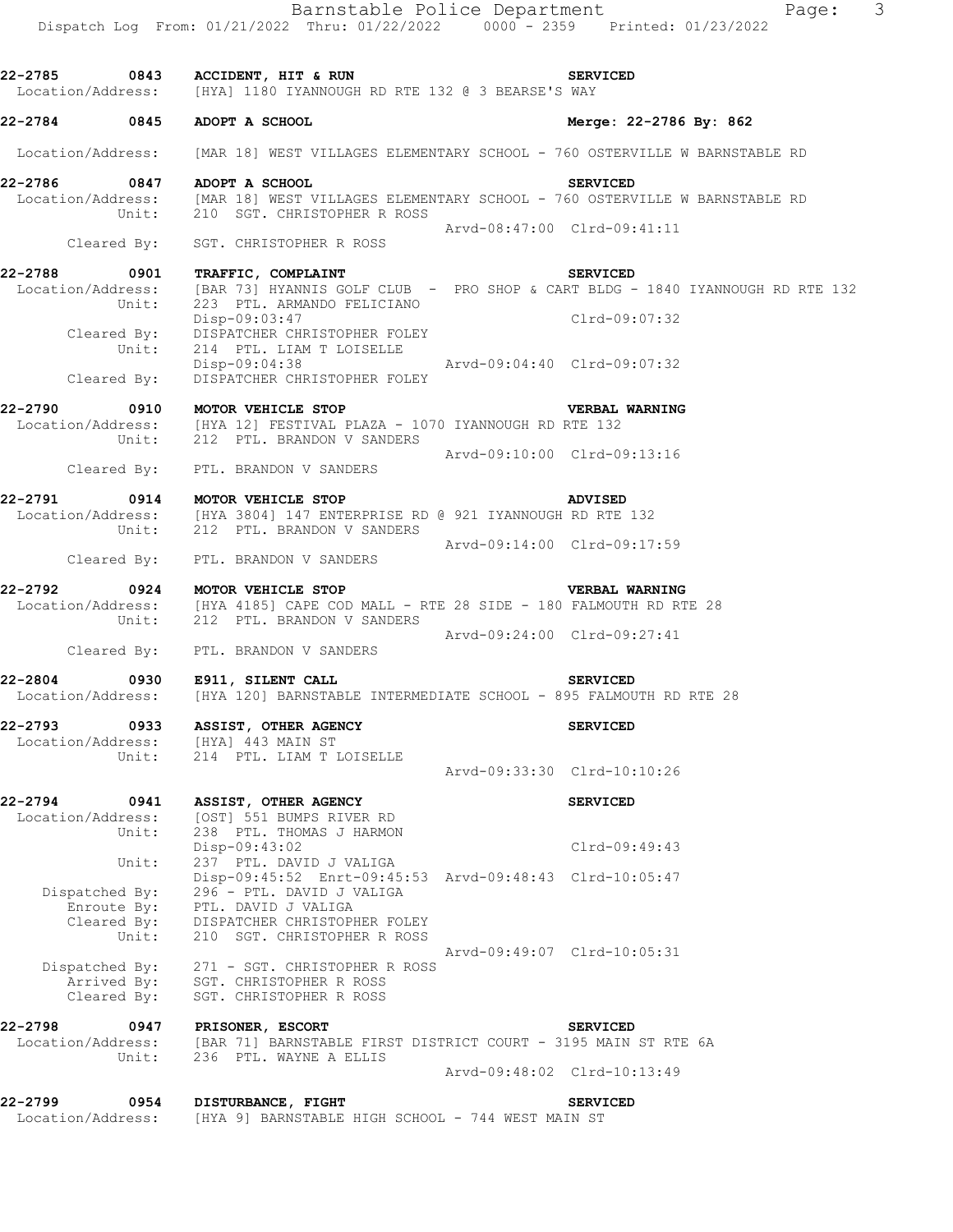**22-2800 1001 BUILDING CHECK SERVICED**  Location/Address: [HYA 103] BARNSTABLE MUNICIPAL AIRPORT - TERMINAL - 480 BARNSTABLE RD Unit: 232 PTL. DANIEL D RUTH Arvd-10:01:00 Clrd-10:11:59 **22-2801 1009 ASSAULT ADVISED**  Location/Address: [HYA 349] MINI FOOD MART - 252 MAIN ST Unit: 230 PTL. DAVID D HEISE Disp-10:10:08 Arvd-10:12:46 Clrd-10:35:01 Arrived By: PTL. DAVID D HEISE Cleared By: PTL. DAVID D HEISE Unit: 223 PTL. ARMANDO FELICIANO Disp-10:10:15 Arvd-10:14:26 Clrd-10:20:41 Arrived By: PTL. ARMANDO FELICIANO Cleared By: PTL. ARMANDO FELICIANO Unit: 214 PTL. LIAM T LOISELLE Disp-10:12:53 Arvd-10:12:57 Clrd-10:20:23 Dispatched By: 898 - DISPATCHER CHRISTOPHER FOLEY Arrived By: DISPATCHER CHRISTOPHER FOLEY Cleared By: PTL. LIAM T LOISELLE **22-2802 1036 ASSIST, WELL BEING ADVISED**<br>
Location/Address: [HYA] 25 WALTON AVE Location/Address: [HYA] 25 WALTON AVE Unit: 223 PTL. ARMANDO FELICIANO Disp-10:39:13 Arvd-10:43:38 Clrd-11:10:10 Arrived By: PTL. ARMANDO FELICIANO Cleared By: PTL. ARMANDO FELICIANO Unit: 214 PTL. LIAM T LOISELLE Disp-10:39:17 Arvd-10:42:18 Clrd-10:48:49 Arrived By: DISPATCHER CHRISTOPHER FOLEY Cleared By: PTL. LIAM T LOISELLE Unit: 210 SGT. CHRISTOPHER R ROSS Disp-10:41:29 Enrt-10:41:30 Arvd-10:46:11 Clrd-10:48:28 Disp-10:41:29 Enrt-10:41:30<br>Dispatched By: 271 - SGT. CHRISTOPHER R ROSS Enroute By: SGT. CHRISTOPHER R ROSS Arrived By: SGT. CHRISTOPHER R ROSS Cleared By: SGT. CHRISTOPHER R ROSS **22-2806 1113 DISTURBANCE, INTOX PERSON COMPLAINT/SUMMONS**  Location/Address: [CEN 1263] MSPCA - 1577 FALMOUTH RD RTE 28 Unit: 237 PTL. DAVID J VALIGA Disp-11:14:16 Arvd-11:16:11 Clrd-11:27:54 Cleared By: PTL. DAVID J VALIGA Unit: 212 PTL. BRANDON V SANDERS Disp-11:14:24 Arvd-11:16:16 Clrd-11:24:07 Cleared By: PTL. BRANDON V SANDERS Unit: 210 SGT. CHRISTOPHER R ROSS Disp-11:19:03 Enrt-11:19:04 Arvd-11:21:22 Clrd-11:24:36 Dispatched By: 271 - SGT. CHRISTOPHER R ROSS Enroute By: SGT. CHRISTOPHER R ROSS Arrived By: SGT. CHRISTOPHER R ROSS Cleared By: SGT. CHRISTOPHER R ROSS Refer To Summons: 22-100-AR Summons: CHALKE, DIMITRI Address: 225 MAIN ST CENTERVILLE, MA Age: 39 Charges: GLUE/TOXIC SUBSTANCE, INHALE **22-2807 1130 E911, HANGUP SERVICED**  Location/Address: [HYA 2010] DEPT OF CHILDREN & FAMILIES - DCF - 500 MAIN ST Unit: 214 PTL. LIAM T LOISELLE Disp-11:32:48 Arvd-11:32:50 Clrd-11:36:14 **22-2809 1146 MOTOR VEHICLE STOP VERBAL WARNING**  Location/Address: [HYA 769] CROMWELL COURTS - 168 BARNSTABLE RD Unit: 212 PTL. BRANDON V SANDERS Arvd-11:46:00 Clrd-11:49:51 Cleared By: PTL. BRANDON V SANDERS Unit: 214 PTL. LIAM T LOISELLE Arvd-11:47:37 Clrd-11:48:23 Dispatched By: 312 - PTL. LIAM T LOISELLE Arrived By: PTL. LIAM T LOISELLE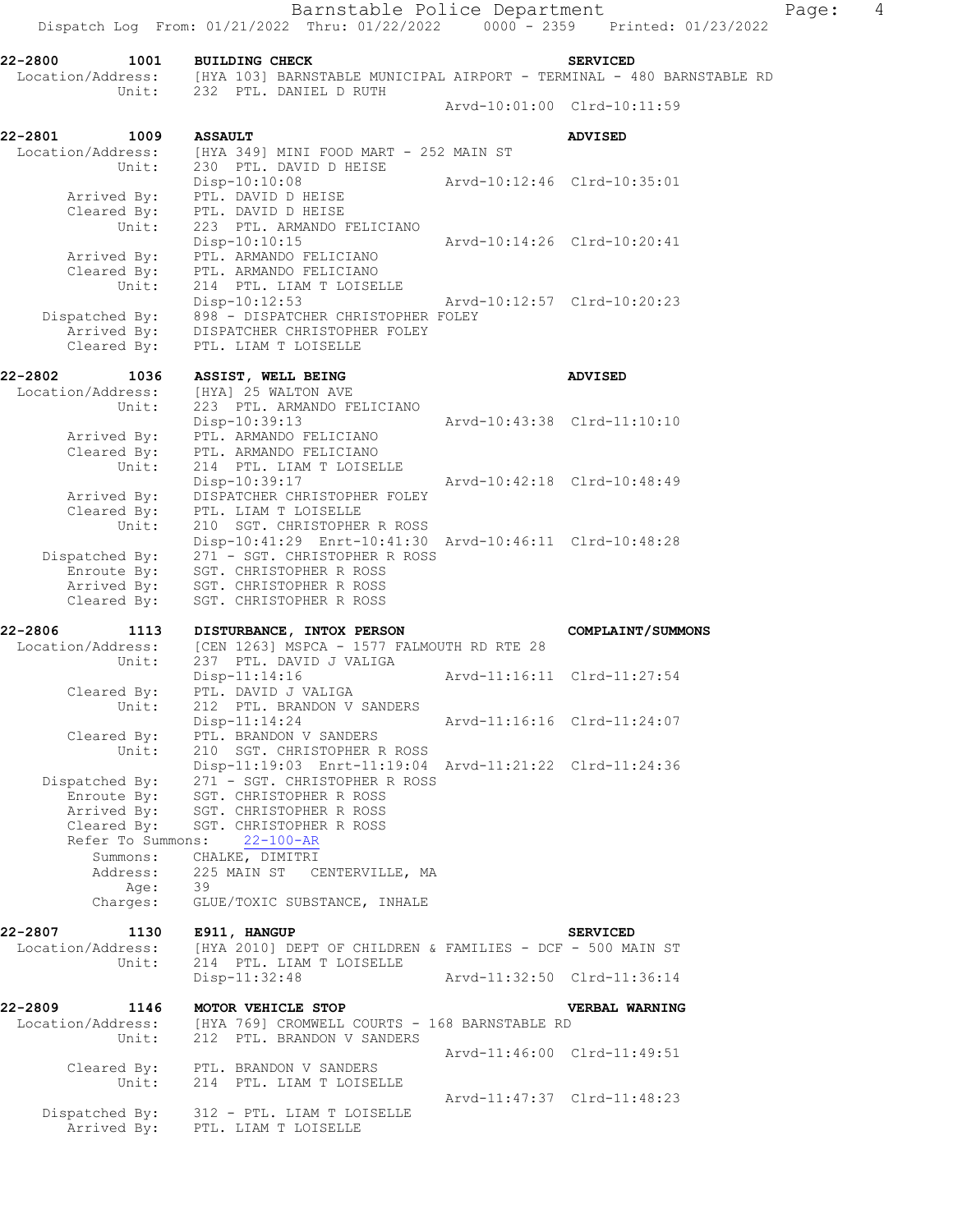|                                      | Dispatch Log From: 01/21/2022 Thru: 01/22/2022 0000 - 2359 Printed: 01/23/2022                   |                             |                             |  |
|--------------------------------------|--------------------------------------------------------------------------------------------------|-----------------------------|-----------------------------|--|
|                                      | Cleared By: PTL. LIAM T LOISELLE                                                                 |                             |                             |  |
|                                      | 22-2810 1150 TRAFFIC, ENFORCEMENT ACTIVITY                                                       |                             | <b>SERVICED</b>             |  |
|                                      | Unit: 212 PTL. BRANDON V SANDERS                                                                 |                             |                             |  |
|                                      |                                                                                                  | Arvd-11:51:12 Clrd-12:00:44 |                             |  |
| 22-2811 1153 MOTOR VEHICLE STOP      |                                                                                                  |                             | <b>SERVICED</b>             |  |
|                                      | Location/Address: [HYA] 345 BEARSE'S WAY @ 7 QUAKER RD<br>Unit: 214 PTL. LIAM T LOISELLE         |                             |                             |  |
|                                      |                                                                                                  | Arvd-11:53:00 Clrd-11:55:51 |                             |  |
| Cleared By:                          | DISPATCHER CHRISTOPHER FOLEY                                                                     |                             |                             |  |
| 22-2812<br>1156                      | PROPERTY, LOST                                                                                   |                             | <b>SERVICED</b>             |  |
| Location/Address:                    | [HYA 3920] CVS PHARMACY #10852 - 411 BARNSTABLE RD                                               |                             |                             |  |
| 22-2813 1207                         | TRAFFIC, ENFORCEMENT ACTIVITY                                                                    |                             | <b>SERVICED</b>             |  |
| Unit:                                | Location/Address: [HYA] 999 IYANNOUGH RD RTE 132 @ 4 PINENEEDLE LN<br>212 PTL. BRANDON V SANDERS |                             |                             |  |
|                                      |                                                                                                  | Arvd-12:07:35 Clrd-12:22:52 |                             |  |
| Unit:                                | 230 PTL. DAVID D HEISE                                                                           | Arvd-12:08:45 Clrd-12:23:00 |                             |  |
|                                      | Dispatched By: 302 - PTL. DAVID D HEISE                                                          |                             |                             |  |
|                                      | Arrived By: PTL. DAVID D HEISE<br>Cleared By: PTL. DAVID D HEISE                                 |                             |                             |  |
| 22-2814 1212 ASSIST                  |                                                                                                  |                             | <b>SERVICED</b>             |  |
|                                      | Location/Address: [HYA] 5 ATTUCKS LN @ 177 INDEPENDENCE DR                                       |                             |                             |  |
| Unit:                                | 236 PTL. WAYNE A ELLIS<br>Disp-12:13:54                                                          | Arvd-12:24:59 Clrd-12:45:03 |                             |  |
|                                      | Arrived By: PTL. WAYNE A ELLIS                                                                   |                             |                             |  |
| Cleared By:                          | PTL. WAYNE A ELLIS                                                                               |                             |                             |  |
| 22-2815<br>1223<br>Location/Address: | TRAFFIC, ENFORCEMENT ACTIVITY                                                                    |                             | <b>SERVICED</b>             |  |
| Unit:                                | [HYA] LINCOLN RD<br>212 PTL. BRANDON V SANDERS                                                   |                             |                             |  |
|                                      | Cleared By: DISPATCHER CHRISTOPHER FOLEY                                                         | Arvd-12:23:18 Clrd-12:36:00 |                             |  |
| Unit:                                | 230 PTL. DAVID D HEISE                                                                           |                             |                             |  |
|                                      | Dispatched By: 302 - PTL. DAVID D HEISE                                                          | Arvd-12:25:39 Clrd-12:40:00 |                             |  |
| Arrived By:                          | PTL. DAVID D HEISE                                                                               |                             |                             |  |
| Cleared By:<br>Unit:                 | DISPATCHER LOREN P ORPEN<br>212 PTL. BRANDON V SANDERS                                           |                             |                             |  |
| Unit:                                | $Disp-12:40:05$<br>230 PTL. DAVID D HEISE                                                        | Arvd-12:40:31 Clrd-12:45:32 |                             |  |
|                                      | Disp-12:42:08                                                                                    |                             | $Clrd-12:44:19$             |  |
| Dispatched By:<br>Cleared By:        | 302 - PTL. DAVID D HEISE<br>DISPATCHER JOHN H COULOMBE                                           |                             |                             |  |
|                                      |                                                                                                  |                             |                             |  |
| 22-2816<br>1226<br>Location/Address: | SUMMONS, SERVE<br>[HYA] 37 GLEN RD                                                               |                             | UNABLE TO SERVE             |  |
| Unit:                                | 214 PTL. LIAM T LOISELLE                                                                         |                             |                             |  |
| Cleared By:                          | DISPATCHER CHRISTOPHER FOLEY                                                                     |                             | Arvd-12:27:04 Clrd-12:31:20 |  |
| 22-2818<br>1236                      | MOTOR VEHICLE STOP                                                                               |                             | VERBAL WARNING              |  |
|                                      | Location/Address: [HYA] 310 LINCOLN RD                                                           |                             |                             |  |
| Unit:                                | 212 PTL. BRANDON V SANDERS                                                                       |                             | Arvd-12:36:00 Clrd-12:39:51 |  |
| Cleared By:                          | PTL. BRANDON V SANDERS                                                                           |                             |                             |  |
| 22-2819<br>1237                      | MOTOR VEHICLE STOP                                                                               |                             | VERBAL WARNING              |  |
| Location/Address:                    | [HYA 124] BARNSTABLE POLICE DEPARTMENT - 1200 PHINNEY'S LN                                       |                             |                             |  |
| Unit:                                | 210 SGT. CHRISTOPHER R ROSS                                                                      | Arvd-12:37:00 Clrd-12:40:22 |                             |  |
| Cleared By:                          | SGT. CHRISTOPHER R ROSS                                                                          |                             |                             |  |
| 22-2820                              | 1240 MOTOR VEHICLE STOP                                                                          |                             | VERBAL WARNING              |  |
| Location/Address:<br>Unit:           | [HYA] 1 OLD CRAIGVILLE RD @ 561 WEST MAIN ST<br>230 PTL. DAVID D HEISE                           |                             |                             |  |
|                                      |                                                                                                  |                             | Arvd-12:40:00 Clrd-12:41:54 |  |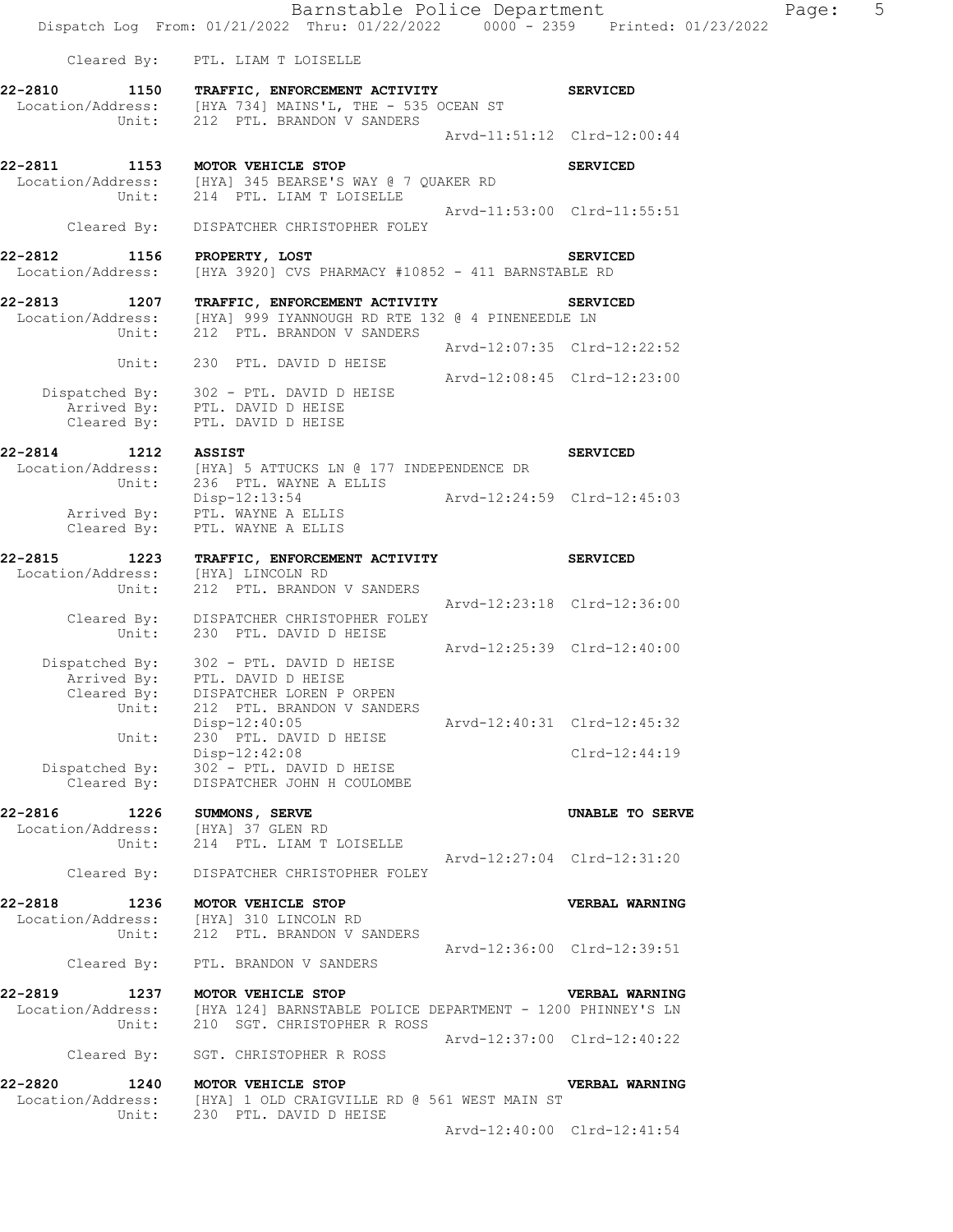Barnstable Police Department Fage: 6 Dispatch Log From: 01/21/2022 Thru: 01/22/2022 0000 - 2359 Printed: 01/23/2022 Cleared By: PTL. DAVID D HEISE **22-2821 1244 MOTOR VEHICLE STOP SERVICED**  Location/Address: [HYA 3575] YARMOUTH ROAD ROOMING HOUSE - 34 YARMOUTH RD Unit: 214 PTL. LIAM T LOISELLE Arvd-12:44:00 Clrd-13:28:49 Cleared By: DISPATCHER CHRISTOPHER FOLEY Unit: 230 PTL. DAVID D HEISE Disp-12:44:46 Clrd-12:47:43 Cleared By: DISPATCHER LOREN P ORPEN Refer To Arrest: 22-101-AR Arrest: WOOD, TRAYCORDI Address: HOMELESS Apt. #B105 HYANNIS, MA Age: 28 Charges: WARRANT, STRAIGHT 2225CR000088 **22-2822 1247 MOTOR VEHICLE STOP VERBAL WARNING**  Location/Address: [HYA] 362 SOUTH ST @ 52 PINE AVE Unit: 230 PTL. DAVID D HEISE Arvd-12:47:00 Clrd-12:50:33 Cleared By: PTL. DAVID D HEISE Unit: 212 PTL. BRANDON V SANDERS Arvd-12:48:52 Clrd-12:52:08 Dispatched By: 324 - PTL. BRANDON V SANDERS Arrived By: PTL. BRANDON V SANDERS Cleared By: PTL. BRANDON V SANDERS **22-2823 1252 TRAFFIC, ENFORCEMENT ACTIVITY SERVICED**  Location/Address: [HYA] 325 SOUTH ST @ 39 HIGH SCHOOL RD Unit: 212 PTL. BRANDON V SANDERS Arvd-12:52:58 Clrd-13:04:00 Cleared By: DISPATCHER CHRISTOPHER FOLEY Unit: 230 PTL. DAVID D HEISE Arvd-12:53:08 Clrd-13:10:38 Dispatched By: 302 - PTL. DAVID D HEISE Arrived By: PTL. DAVID D HEISE Cleared By: PTL. DAVID D HEISE Unit: 212 PTL. BRANDON V SANDERS Disp-13:06:32 Arvd-13:08:13 Clrd-13:09:25 Cleared By: PTL. ADAM S RUGGIERI **22-2825 1301 TRAFFIC, ENFORCEMENT ACTIVITY SERVICED**  Location/Address: [HYA] 1229 IYANNOUGH RD RTE 132 @ 1200 PHINNEY'S LN 402 PTL. MATTHEW J LOUNSBURY Arvd-13:02:00 Clrd-13:04:18 Unit: 402 PTL. MATTHEW J LOUNSBURY<br>Disp-13:13:32 Disp-13:13:32 Arvd-13:14:17 Clrd-13:18:29 Unit: 402 PTL. MATTHEW J LOUNSBURY Disp-13:26:41 Arvd-13:28:34 Clrd-13:45:29<br>Unit: 402 PTL. MATTHEW J LOUNSBURY 402 PTL. MATTHEW J LOUNSBURY Disp-13:52:10 Arvd-13:52:40 Clrd-14:05:49 Unit: 402 PTL. MATTHEW J LOUNSBURY Disp-14:20:56 Arvd-14:25:07 Clrd-14:36:40<br>Unit: 402 PTL. MATTHEW J LOUNSBURY 402 PTL. MATTHEW J LOUNSBURY<br>Disp-14:45:16 Disp-14:45:16 Arvd-14:46:03 Clrd-14:59:44 **22-2828 1303 LARCENY, SHOPLIFTING REPORT TAKEN**  Location/Address: [HYA 87] VICTORIA'S SECRET - 793 IYANNOUGH RD RTE 132 Unit: 212 PTL. BRANDON V SANDERS Disp-13:09:29 Arvd-13:16:54 Clrd-13:34:07 Arrived By: PTL. BRANDON V SANDERS Cleared By: PTL. BRANDON V SANDERS Refer To Incident: 22-144-OF **22-2826 1304 MOTOR VEHICLE STOP CITATION ISSUED**  Location/Address: [HYA] 1229 IYANNOUGH RD RTE 132 @ 1200 PHINNEY'S LN Unit: 402 PTL. MATTHEW J LOUNSBURY Arvd-13:04:18 Clrd-13:12:59 **22-2827 1304 MOTOR VEHICLE STOP VERBAL WARNING**  Location/Address: [HYA 198] BARNSTABLE HOUSING AUTHORITY - 146 SOUTH ST

Unit: 212 PTL. BRANDON V SANDERS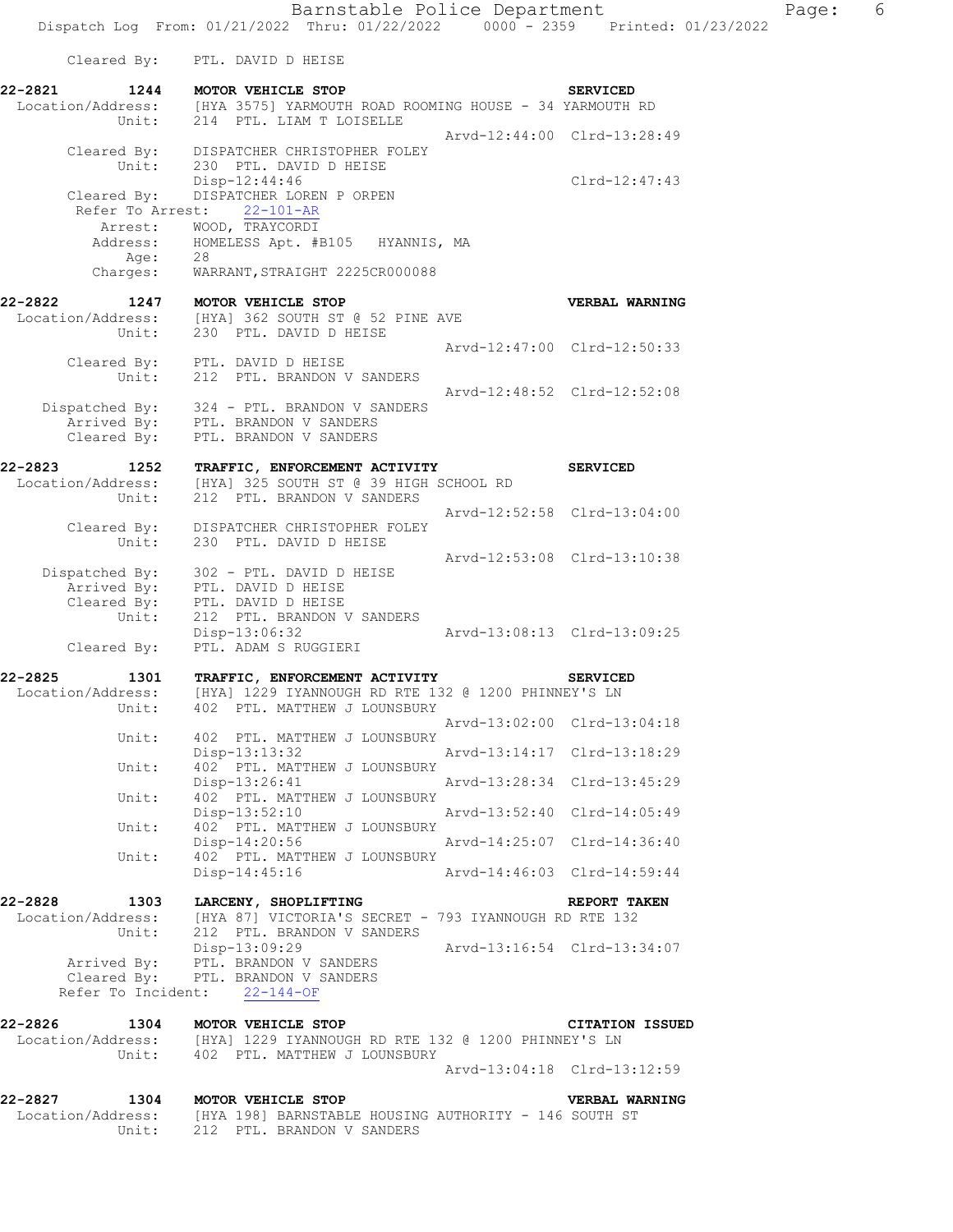Barnstable Police Department Page: 7 Dispatch Log From: 01/21/2022 Thru: 01/22/2022 0000 - 2359 Printed: 01/23/2022 Arvd-13:04:00 Clrd-13:06:19 Cleared By: PTL. BRANDON V SANDERS **22-2829 1307 MOTOR VEHICLE STOP VERBAL WARNING**  Location/Address: [HYA 217] STAPLES #154 - 364 BARNSTABLE RD Unit: 210 SGT. CHRISTOPHER R ROSS Arvd-13:07:00 Clrd-13:10:34 Cleared By: SGT. CHRISTOPHER R ROSS **22-2831 1318 MOTOR VEHICLE STOP CITATION ISSUED**  Location/Address: [BAR 942] CAPE COD FIVE HEADQUARTERS - 1500 IYANNOUGH RD RTE 132 Unit: 402 PTL. MATTHEW J LOUNSBURY Arvd-13:18:29 Clrd-13:26:36 **22-2833 1318 MOTOR VEHICLE STOP VERBAL WARNING**  Location/Address: [CEN 17] RTE 28 CONVENIENCE - 1675 FALMOUTH RD RTE 28 Unit: 237 PTL. DAVID J VALIGA Arvd-13:18:00 Clrd-13:22:20 Cleared By: PTL. DAVID J VALIGA 22-2837 1320 SUSPICIOUS, ACTIVITY **122-2837** GONE ON ARRIVAL Location/Address: [HYA 2122] BJ'S WHOLESALE CLUB #321 - 420 ATTUCKS LN Unit: 230 PTL. DAVID D HEISE Disp-13:28:12 Arvd-13:30:46 Clrd-13:43:04 Arrived By: PTL. DAVID D HEISE Cleared By: DISPATCHER CHRISTOPHER FOLEY Unit: 236 PTL. WAYNE A ELLIS<br>Disp-13:28:17 Disp-13:28:17 Arvd-13:33:10 Clrd-13:37:27 Arrived By: PTL. WAYNE A ELLIS Cleared By: DISPATCHER LOREN P ORPEN Unit: 210 SGT. CHRISTOPHER R ROSS Arvd-13:35:51 Clrd-13:43:04 Dispatched By: 271 - SGT. CHRISTOPHER R ROSS Arrived By: SGT. CHRISTOPHER R ROSS Cleared By: DISPATCHER CHRISTOPHER FOLEY **22-2834 1324 HOMELESS INCIDENT/SUS PERSON SERVICED**  Location/Address: [HYA 1520] MCDONALD'S - 175 NORTH ST<br>Unit: 212 PTL. BRANDON V SANDERS 212 PTL. BRANDON V SANDERS Disp-13:36:44 Arvd-13:39:04 Clrd-13:46:22 Arrived By: PTL. BRANDON V SANDERS Cleared By: PTL. BRANDON V SANDERS **22-2838 1326 TRAFFIC, COMPLAINT SERVICED**  Location/Address: [HYA 9] BARNSTABLE HIGH SCHOOL - 744 WEST MAIN ST **22-2839 1328 PRISONER, ESCORT SERVICED**  Location/Address: [BAR 71] BARNSTABLE FIRST DISTRICT COURT - 3195 MAIN ST RTE 6A Unit: 214 PTL. LIAM T LOISELLE Arvd-13:28:00 Clrd-13:39:46 **22-2840 1328 ASSIST, WELL BEING SERVICED**  Location/Address: [HYA] 8 MULBERRY ST Unit: 223 PTL. ARMANDO FELICIANO Disp-13:30:28 Arvd-13:31:07 Clrd-14:20:24 Arrived By: DISPATCHER LOREN P ORPEN **22-2841 1329 TRAFFIC, SIGNALS SERVICED**  Location/Address: [HYA] 921 IYANNOUGH RD RTE 132 @ 4 INDEPENDENCE DR Unit: 403 PTL. DOUGLAS M PALMER Disp-13:30:45 Arvd-13:34:49 Clrd-13:42:46 Arrived By: PTL. DOUGLAS M PALMER Cleared By: PTL. DOUGLAS M PALMER **22-2843 1345 MOTOR VEHICLE STOP CITATION ISSUED**  Location/Address: [HYA 2118] CUMBERLAND FARMS #2348 - 1171 IYANNOUGH RD RTE 132 Unit: 402 PTL. MATTHEW J LOUNSBURY Arvd-13:45:29 Clrd-13:51:51 **22-2844 1346 ASSIST, WELL BEING SERVICED**  Location/Address: [HYA 374] EGG & I RESTAURANT - 521 MAIN ST

Unit: 230 PTL. DAVID D HEISE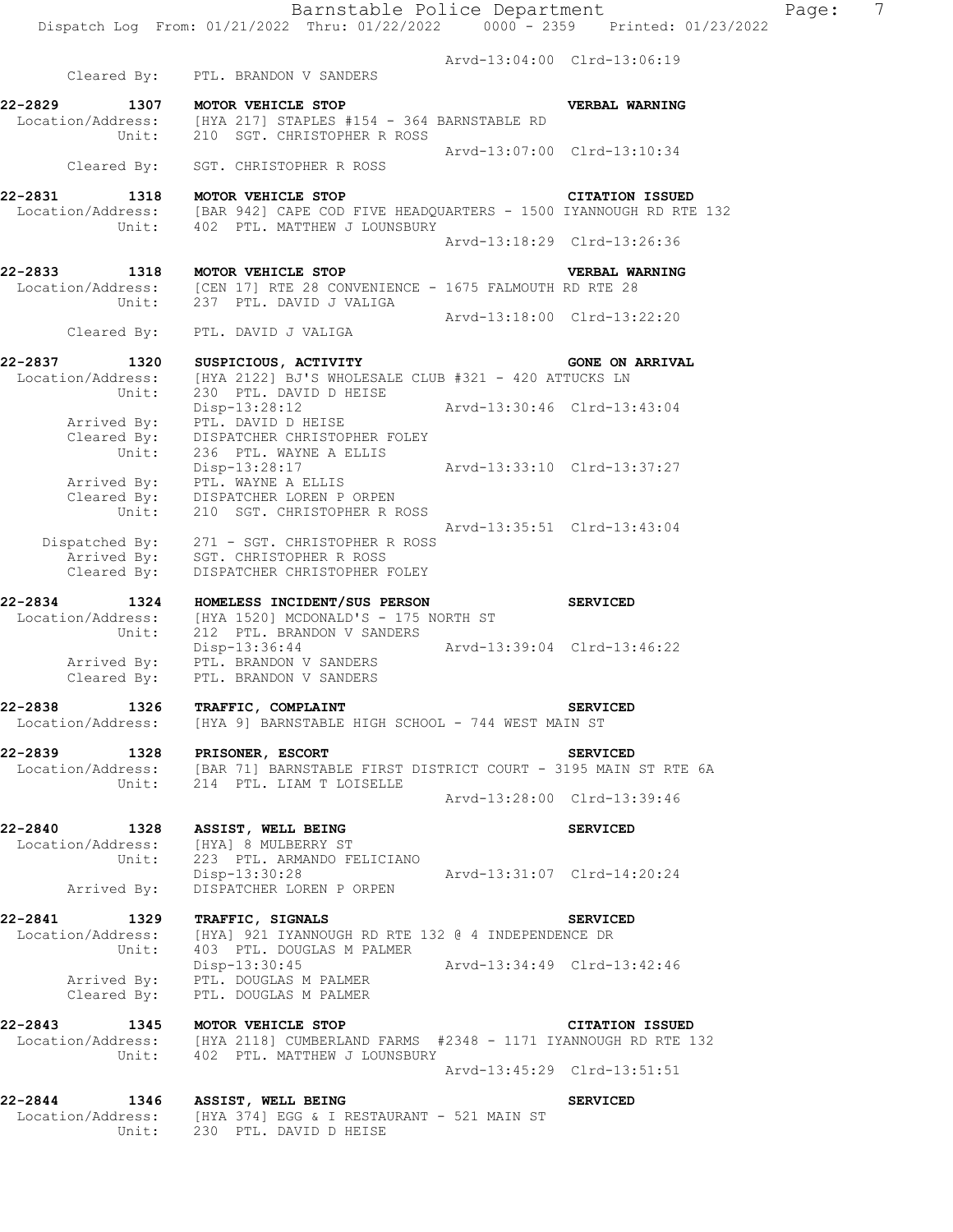Barnstable Police Department Fage: 8 Dispatch Log From: 01/21/2022 Thru: 01/22/2022 0000 - 2359 Printed: 01/23/2022 Disp-13:48:15 Clrd-13:48:26 Unit: 214 PTL. LIAM T LOISELLE Disp-13:48:31 Arvd-13:51:50 Clrd-13:57:52 Arrived By: PTL. LIAM T LOISELLE Cleared By: DISPATCHER JOHN H COULOMBE Unit: 212 PTL. BRANDON V SANDERS Arvd-13:54:56 Clrd-13:57:37 Dispatched By: 324 - PTL. BRANDON V SANDERS Arrived By: PTL. BRANDON V SANDERS Cleared By: PTL. BRANDON V SANDERS **22-2846 1405 MOTOR VEHICLE STOP CITATION ISSUED**  Location/Address: [HYA] 640 BEARSE'S WAY @ 11 ENTERPRISE RD Unit: 402 PTL. MATTHEW J LOUNSBURY Arvd-14:05:49 Clrd-14:20:51 **22-2848 1409 ASSIST SERVICED**  Location/Address: [BAR 71] BARNSTABLE FIRST DISTRICT COURT - 3195 MAIN ST RTE 6A Unit: 236 PTL. WAYNE A ELLIS Disp-15:05:01 Arvd-15:05:04 Clrd-15:05:06 **22-2849 1412 TRAFFIC, ENFORCEMENT ACTIVITY SERVICED**  Location/Address: [CEN 1263] MSPCA - 1577 FALMOUTH RD RTE 28 Unit: 403 PTL. DOUGLAS M PALMER Arvd-14:13:14 Clrd-14:27:59 **22-2850 1428 TRAFFIC, ENFORCEMENT ACTIVITY SERVICED**  Location/Address: [CEN] 1900 FALMOUTH RD RTE 28 @ 9 BIRCHILL RD Unit: 403 PTL. DOUGLAS M PALMER Arvd-14:28:59 Clrd-14:48:12 **22-2851 1429 SUMMONS, SERVE UNABLE TO SERVE**  Location/Address: [HYA] 79 OAK ST Unit: 212 PTL. BRANDON V SANDERS Arvd-14:29:55 Clrd-14:39:04 **22-2856 1430 TRAFFIC, CONTROL SERVICED**  Location/Address: [HYA 120] BARNSTABLE INTERMEDIATE SCHOOL - 895 FALMOUTH RD RTE 28 **22-2852 1436 MOTOR VEHICLE STOP CITATION ISSUED**  Location/Address: [BAR 875] CAPE COD FIVE CENTS SAVINGS BANK - 1520 IYANNOUGH RD RTE 132 Apt. #B Unit: 402 PTL. MATTHEW J LOUNSBURY Arvd-14:36:40 Clrd-14:44:57 **22-2853 1440 PROPERTY, LOST SERVICED**  Location/Address: [OST] 68 RENOIR DR **22-2855 1456 TRAFFIC, RADAR SERVICED**  Location/Address: [HYA 850] HYANNIS ELKS LODGE #1549 - 852 BEARSE'S WAY Unit: 210 SGT. CHRISTOPHER R ROSS Arvd-14:56:47 Clrd-15:02:51 **22-2857 1500 FOLLOW UP SERVICED**  Location/Address: [HYA 120] BARNSTABLE INTERMEDIATE SCHOOL - 895 FALMOUTH RD RTE 28 **22-2858 1503 TRAFFIC, RADAR SERVICED**  Location/Address: [HYA] 2 BETH LN @ 1081 PITCHER'S WAY Unit: 210 SGT. CHRISTOPHER R ROSS Arvd-15:03:56 Clrd-15:11:08 **22-2859 1507 BUILDING CHECK SERVICED**  Location/Address: [HYA 103] BARNSTABLE MUNICIPAL AIRPORT - TERMINAL - 480 BARNSTABLE RD Unit: 232 PTL. DANIEL D RUTH Arvd-15:07:00 Clrd-15:32:05 **22-2860 1510 DISTURBANCE SERVICED**  [HYA 681] SHAWS SUPERMARKET #7598 - 1070 IYANNOUGH RD RTE 132 Location/Address: [HYA 681] SHAWS SUPERMARKET ·<br>Unit: 212 PTL. BRANDON V SANDERS<br>Disp-15:10:58 Arvd-15:13:44 Clrd-15:16:31 Arrived By: PTL. BRANDON V SANDERS Cleared By: DISPATCHER CHRISTOPHER FOLEY Unit: 230 PTL. DAVID D HEISE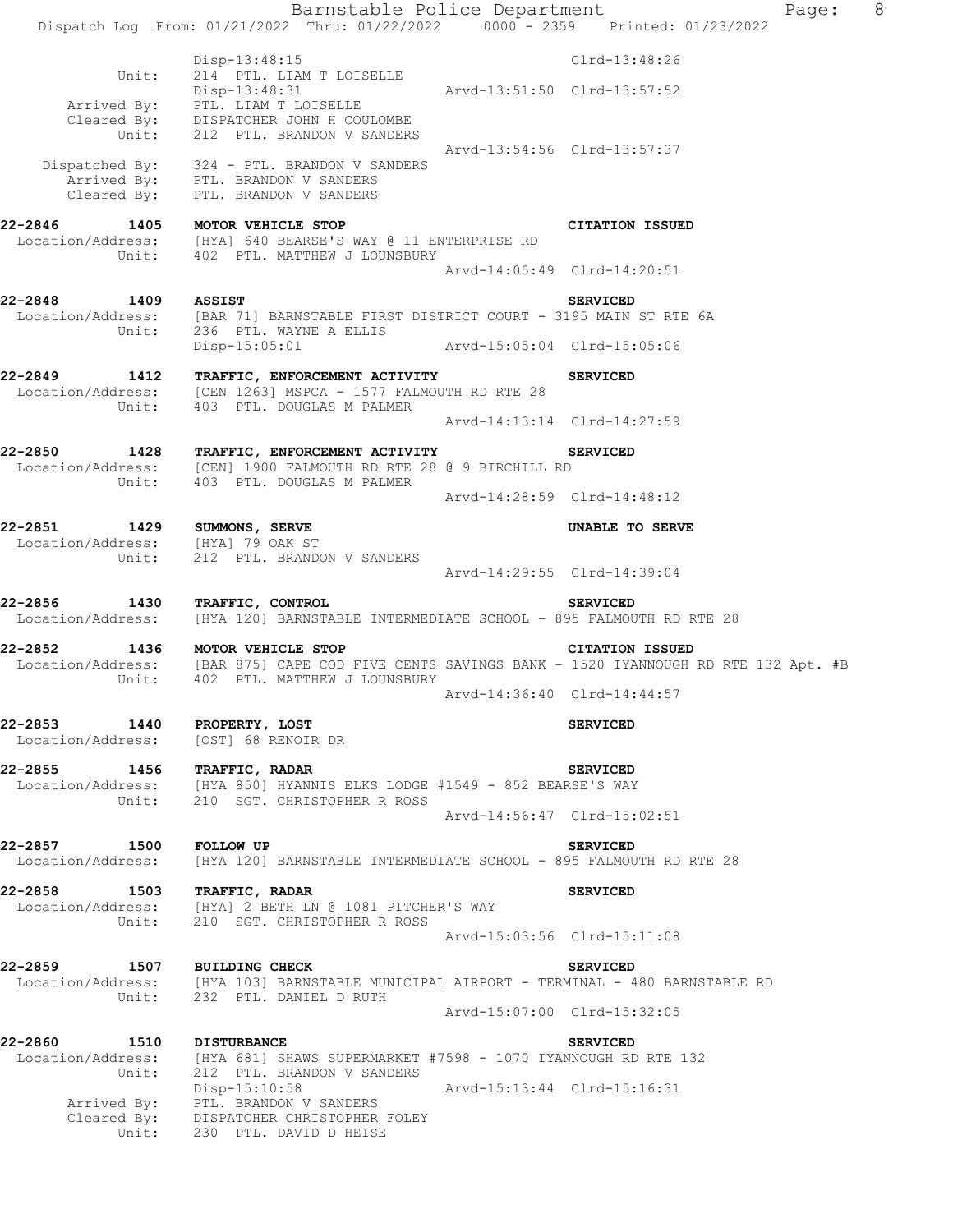

Refer To Incident: 22-146-OF

| 22-2866 1712 AIRPORT RAMP CHECK | Unit: 210 SGT. COREY B FREDERICKSON                                                                         | <b>SERVICED</b><br>Location/Address: [HYA 103] BARNSTABLE MUNICIPAL AIRPORT - TERMINAL - 480 BARNSTABLE RD |
|---------------------------------|-------------------------------------------------------------------------------------------------------------|------------------------------------------------------------------------------------------------------------|
|                                 |                                                                                                             | Arvd-17:12:00 Clrd-17:12:56                                                                                |
|                                 | 22-2867 1728 HARASSMENT, UNWANTED                                                                           | <b>SERVICED</b>                                                                                            |
|                                 | Location/Address: [MAR 548] WHITE, DEAN & FOSTER, LINDA - 32 RUSSELLS PATH<br>Unit: 239 PTL. STEVEN EVERETT |                                                                                                            |
|                                 |                                                                                                             | Disp-17:28:49 Arvd-17:40:11 Clrd-17:52:38                                                                  |
|                                 | Arrived By: PTL. STEVEN EVERETT                                                                             |                                                                                                            |
|                                 | Cleared By: DISPATCHER ALLYSSA MEDEIROS                                                                     |                                                                                                            |
|                                 | Unit: 238 PTL. KATHARINE H ROSS                                                                             |                                                                                                            |
|                                 |                                                                                                             | Disp-17:28:52<br>Arvd-17:33:29<br>Clrd-17:52:39                                                            |
|                                 | Arrived By: PTL. KATHARINE H ROSS                                                                           |                                                                                                            |
|                                 | Cleared By: DISPATCHER ALLYSSA MEDEIROS                                                                     |                                                                                                            |
|                                 | 22-2869 1813 ACCIDENT, PROPERTY DAMAGE REPORT TAKEN                                                         |                                                                                                            |
|                                 | Location/Address: [CEN 10] CENTERVILLE PLAZA - 1645 FALMOUTH RD RTE 28<br>Unit: 239 PTL. STEVEN EVERETT     |                                                                                                            |
|                                 |                                                                                                             | Disp-18:14:03 Arvd-18:17:11 Clrd-18:45:07                                                                  |
|                                 | Dispatched By: 867 - DISPATCHER JORDAN T SHAIRS                                                             |                                                                                                            |
|                                 | Arrived By: DISPATCHER JORDAN T SHAIRS                                                                      |                                                                                                            |
|                                 | Refer To Accident: 22-55-AC                                                                                 |                                                                                                            |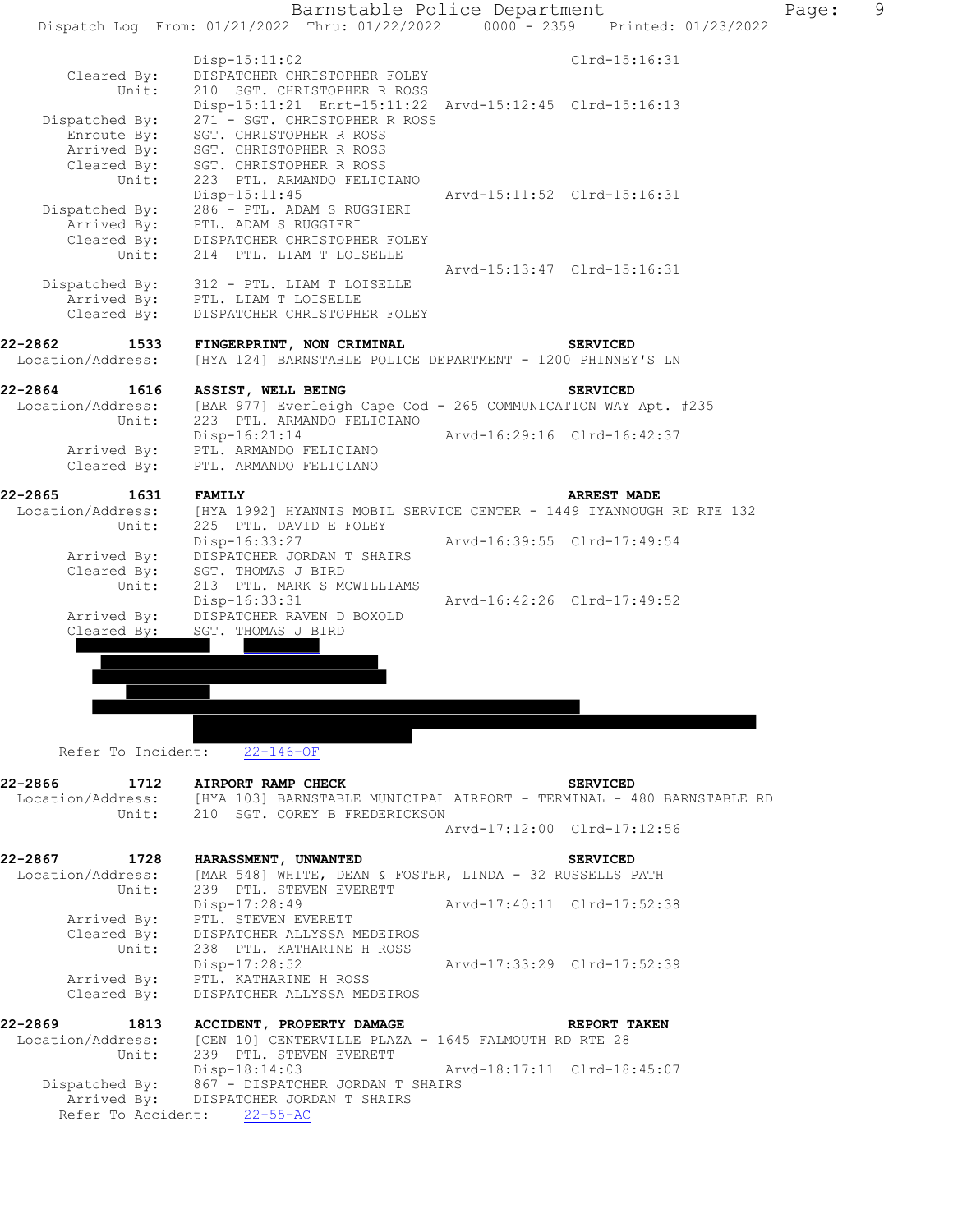|                            | Barnstable Police Department<br>Dispatch Log From: 01/21/2022 Thru: 01/22/2022                  | Page:<br>$0000 - 2359$ Printed: 01/23/2022 | 10 |
|----------------------------|-------------------------------------------------------------------------------------------------|--------------------------------------------|----|
| 22-2870<br>1818            | HARASSMENT, UNWANTED                                                                            | <b>GONE ON ARRIVAL</b>                     |    |
| Location/Address:<br>Unit: | [MAR 552] BROEATO, JUDY<br>238 PTL. KATHARINE H ROSS                                            | - 191 SANTUIT-NEWTOWN RD                   |    |
|                            | Disp-18:20:07                                                                                   | Arvd-18:27:38 Clrd-18:34:51                |    |
| Arrived By:<br>Cleared By: | PTL. KATHARINE H ROSS<br>PTL. KATHARINE H ROSS                                                  |                                            |    |
| Unit:                      | 223 PTL. ARMANDO FELICIANO                                                                      |                                            |    |
|                            | Disp-18:20:10                                                                                   | Arvd-18:29:55 Clrd-18:33:01                |    |
| Arrived By:<br>Cleared By: | PTL. ARMANDO FELICIANO<br>PTL. ARMANDO FELICIANO                                                |                                            |    |
| 1823<br>22-2871            | AIRPORT RAMP CHECK                                                                              | <b>SERVICED</b>                            |    |
|                            | Location/Address: [HYA 103] BARNSTABLE MUNICIPAL AIRPORT - TERMINAL - 480 BARNSTABLE RD         |                                            |    |
| Unit:                      | 210 SGT. COREY B FREDERICKSON                                                                   |                                            |    |
|                            |                                                                                                 | Arvd-18:23:00 Clrd-18:23:55                |    |
| 22-2872<br>1826            | ASSIST, OTHER AGENCY                                                                            | <b>ARREST MADE</b>                         |    |
| Location/Address:          | [HYA 112] CAPE COD HOSPITAL - 27 PARK ST                                                        |                                            |    |
| Unit:                      | 212 PTL. BRANDON V SANDERS                                                                      | Arvd-18:26:00 Clrd-20:19:56                |    |
| Cleared By:                | PTL. BRANDON V SANDERS                                                                          |                                            |    |
| Unit:                      | 231 PTL. SPENCER L JACKSON                                                                      |                                            |    |
|                            | Disp-19:30:49                                                                                   | Arvd-20:03:44 Clrd-21:48:14                |    |
| Dispatched By:             | 286 - PTL. ADAM S RUGGIERI                                                                      |                                            |    |
| Arrived By:<br>Cleared By: | PTL. SPENCER L JACKSON<br>PTL. SPENCER L JACKSON                                                |                                            |    |
| Unit:                      | 213 PTL. MARK S MCWILLIAMS                                                                      |                                            |    |
|                            | $Disp-21:27:47$                                                                                 | $Clrd-21:31:41$                            |    |
| Dispatched By:             | 892 - DISPATCHER ALLYSSA MEDEIROS                                                               |                                            |    |
| Cleared By:<br>Unit:       | DISPATCHER ALLYSSA MEDEIROS<br>223 PTL. ARMANDO FELICIANO                                       |                                            |    |
|                            | Disp-21:30:30                                                                                   | Arvd-21:52:05 Clrd-23:03:43                |    |
| Dispatched By:             | 188 - SGT. THOMAS J BIRD                                                                        |                                            |    |
| Arrived By:                | PTL. ADAM S RUGGIERI                                                                            |                                            |    |
| Cleared By:<br>Unit:       | PTL. ARMANDO FELICIANO<br>239 PTL. STEVEN EVERETT                                               |                                            |    |
|                            | $Disp-22:40:12$                                                                                 | Arvd-22:52:30 Clrd-01/22/2022 @ 00:14:06   |    |
| Dispatched By:             | 188 - SGT. THOMAS J BIRD                                                                        |                                            |    |
| Arrived By:                | SGT. THOMAS J BIRD                                                                              |                                            |    |
| Cleared By:<br>Unit:       | PTL. STEVEN EVERETT<br>234 PTL. SEAN D CLEARY                                                   |                                            |    |
|                            | Disp-23:58:19                                                                                   | Arvd-00:04:43 Clrd-01/22/2022 @ 01:34:14   |    |
| Dispatched By:             | 290 - SGT. BRIAN M JONES                                                                        |                                            |    |
| Arrived By:                | PTL. SEAN D CLEARY                                                                              |                                            |    |
| Cleared By:<br>Unit:       | PTL. SEAN D CLEARY<br>214 PTL. LIAM T LOISELLE                                                  |                                            |    |
|                            |                                                                                                 | Arvd-01:27:28 Clrd-01/22/2022 @ 02:54:26   |    |
| Dispatched By:             | 312 - PTL. LIAM T LOISELLE                                                                      |                                            |    |
| Arrived By:                | PTL. LIAM T LOISELLE                                                                            |                                            |    |
| Cleared By:<br>Unit:       | PTL. LIAM T LOISELLE<br>238 PTL. JOHN A YORK                                                    |                                            |    |
|                            |                                                                                                 | Arvd-02:48:34 Clrd-01/22/2022 @ 04:31:14   |    |
| Dispatched By:             | 316 - PTL. JOHN A YORK                                                                          |                                            |    |
| Arrived By:                | PTL. JOHN A YORK                                                                                |                                            |    |
| Cleared By:                | PTL. JOHN A YORK                                                                                |                                            |    |
| Unit:                      | 233 PTL. GUSTAVO B ELOY                                                                         | Arvd-04:21:37 Clrd-01/22/2022 @ 06:06:27   |    |
| Dispatched By:             | 303 - PTL. GUSTAVO B ELOY                                                                       |                                            |    |
| Arrived By:                | PTL. GUSTAVO B ELOY                                                                             |                                            |    |
| Cleared By:                | PTL. GUSTAVO B ELOY                                                                             |                                            |    |
| Unit:                      | 238 PTL. JOHN A YORK                                                                            | Arvd-04:55:29 Clrd-01/22/2022 @ 05:02:42   |    |
| Dispatched By:             | 316 - PTL. JOHN A YORK                                                                          |                                            |    |
| Arrived By:                | PTL. JOHN A YORK                                                                                |                                            |    |
| Cleared By:                | PTL. JOHN A YORK                                                                                |                                            |    |
| Unit:                      | 236 PTL. TRAVIS M BROWN<br>Disp-05:56:02 Enrt-05:56:02 Arvd-06:06:26 Clrd-01/22/2022 @ 08:19:10 |                                            |    |
| Dispatched By:             | 289 - PTL. TRAVIS M BROWN                                                                       |                                            |    |
| Enroute By:                | PTL. TRAVIS M BROWN                                                                             |                                            |    |
| Arrived By:                | DISPATCHER NICHOLE L GOUZIAS                                                                    |                                            |    |
| Cleared By:<br>Unit:       | DISPATCHER LOREN P ORPEN<br>229 PTL. ANDREW A LONGMORE                                          |                                            |    |
|                            | Disp-08:00:08                                                                                   | Arvd-08:11:02 Clrd-01/22/2022 @ 10:13:35   |    |
|                            |                                                                                                 |                                            |    |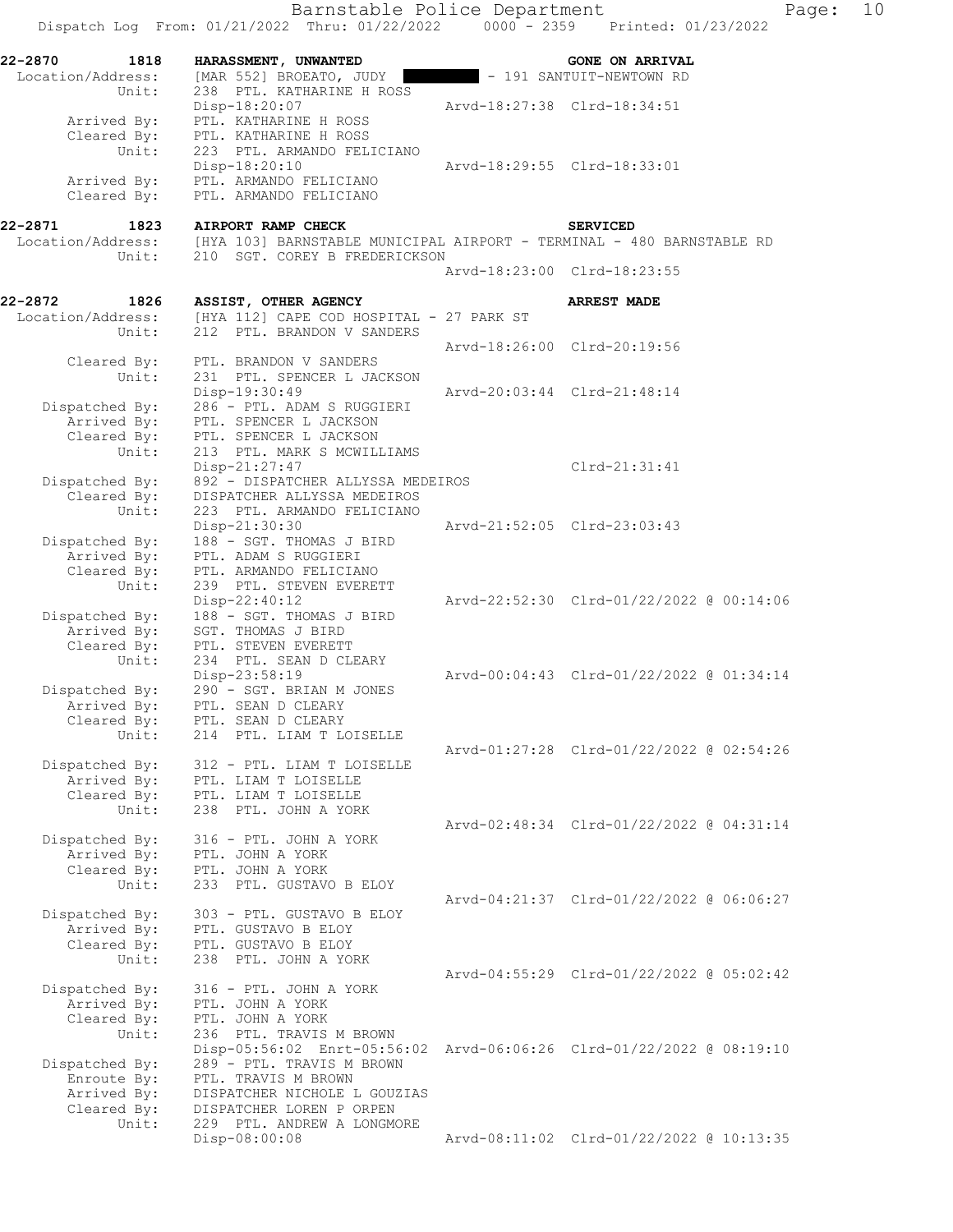|                               | Dispatch Log From: 01/21/2022 Thru: 01/22/2022                                      | $0000 - 2359$               | Printed: 01/23/2022                      |
|-------------------------------|-------------------------------------------------------------------------------------|-----------------------------|------------------------------------------|
| Dispatched By:                | 286 - PTL. ADAM S RUGGIERI                                                          |                             |                                          |
| Arrived By:<br>Cleared By:    | PTL. ANDREW A LONGMORE<br>PTL. ANDREW A LONGMORE                                    |                             |                                          |
| Unit:                         | 230 PTL. DAVID D HEISE<br>Disp-09:44:15                                             |                             | Arvd-09:57:31 Clrd-01/22/2022 @ 11:36:26 |
| Dispatched By:                | 286 - PTL. ADAM S RUGGIERI                                                          |                             |                                          |
| Arrived By:                   | PTL. DAVID D HEISE                                                                  |                             |                                          |
| Cleared By:                   | PTL. DAVID D HEISE                                                                  |                             |                                          |
| Unit:                         | 252 PTL. JEFFREY JACKSON                                                            |                             | Arvd-11:06:45 Clrd-01/22/2022 @ 13:13:34 |
| Dispatched By:                | Disp-10:23:07<br>286 - PTL. ADAM S RUGGIERI                                         |                             |                                          |
| Arrived By:                   | PTL. ADAM S RUGGIERI                                                                |                             |                                          |
| Cleared By:                   | PTL. JEFFREY JACKSON                                                                |                             |                                          |
| Unit:                         | 210<br>SGT. CHRISTOPHER R ROSS                                                      |                             |                                          |
| Dispatched By:                | 271 - SGT. CHRISTOPHER R ROSS                                                       |                             | Arvd-11:19:07 Clrd-01/22/2022 @ 12:41:28 |
| Arrived By:                   | SGT. CHRISTOPHER R ROSS                                                             |                             |                                          |
| Cleared By:                   | SGT. CHRISTOPHER R ROSS                                                             |                             |                                          |
| Unit:                         | 251 PTL. NOLAN R O'MELIA                                                            |                             |                                          |
|                               | Disp-12:57:55                                                                       |                             | Arvd-13:01:21 Clrd-01/22/2022 @ 14:45:46 |
| Dispatched By:<br>Arrived By: | 286 - PTL. ADAM S RUGGIERI<br>PTL. NOLAN R O'MELIA                                  |                             |                                          |
| Cleared By:                   | DISPATCHER LOREN P ORPEN                                                            |                             |                                          |
| Unit:                         | 229 PTL. ANDREW A LONGMORE                                                          |                             |                                          |
|                               | Disp-14:04:55                                                                       |                             | Arvd-14:45:48 Clrd-01/22/2022 @ 15:15:40 |
| Dispatched By:                | 286 - PTL. ADAM S RUGGIERI                                                          |                             |                                          |
| Arrived By:                   | DISPATCHER LOREN P ORPEN                                                            |                             |                                          |
| Cleared By:<br>Unit:          | PTL. ADAM S RUGGIERI<br>231 PTL. ARMANDO FELICIANO                                  |                             |                                          |
|                               | Disp-15:15:34                                                                       |                             | Arvd-15:15:36 Clrd-01/22/2022 @ 17:06:11 |
| Dispatched By:                | 286 - PTL. ADAM S RUGGIERI                                                          |                             |                                          |
| Arrived By:                   | PTL. ADAM S RUGGIERI                                                                |                             |                                          |
| Cleared By:                   | DISPATCHER HALEY R HOLLANDER                                                        |                             |                                          |
| Unit:                         | 213 PTL. MARK S MCWILLIAMS<br>Disp-16:24:56                                         |                             | Arvd-16:43:43 Clrd-01/22/2022 @ 18:14:25 |
| Dispatched By:                | 286 - PTL. ADAM S RUGGIERI                                                          |                             |                                          |
| Arrived By:                   | PTL. MARK S MCWILLIAMS                                                              |                             |                                          |
| Cleared By:                   | DISPATCHER HALEY R HOLLANDER                                                        |                             |                                          |
| Refer To Summons:             | $22 - 103 - AR$                                                                     |                             |                                          |
| Summons:<br>Address:          | ROBERSON, MELINDA PAGE<br>HOMELESS<br>HOMELESS, MA                                  |                             |                                          |
| Age:                          | 32                                                                                  |                             |                                          |
| Charges:                      | A&B                                                                                 |                             |                                          |
|                               | A&B                                                                                 |                             |                                          |
|                               | A&B ON AMBULANCE PERSONNEL<br>A&B ON +60/DISABLED                                   |                             |                                          |
| 22-2873 1833                  | PROPERTY, LOST                                                                      |                             | ADVISED                                  |
| Location/Address:             | [HYA 681] SHAWS SUPERMARKET #7598 - 1070 IYANNOUGH RD RTE 132                       |                             |                                          |
| 22-2874<br>1913               | <b>ASSIST</b><br>Location/Address: [HYA] 312 MEGAN RD @ 6 CONNEMARA CIR             |                             | <b>SERVICED</b>                          |
| Unit:                         | 231 PTL. SPENCER L JACKSON                                                          |                             |                                          |
|                               | $Disp-19:14:09$                                                                     | Arvd-19:17:00 Clrd-19:26:24 |                                          |
|                               | Arrived By: PTL. SPENCER L JACKSON                                                  |                             |                                          |
|                               | Cleared By: PTL. SPENCER L JACKSON<br>Unit: 213 PTL. MARK S MCWILLIAMS              |                             |                                          |
|                               |                                                                                     |                             |                                          |
| Arrived By:                   | Disp-19:14:11<br>DISPATCHER ALLYSSA MEDEIROS                                        | Arvd-19:19:53 Clrd-19:25:51 |                                          |
|                               | Cleared By: PTL. MARK S MCWILLIAMS                                                  |                             |                                          |
| 22-2878                       | 2103 FRAUD/FORG, FRAUD                                                              |                             | <b>SERVICED</b>                          |
|                               | Location/Address: [CEN] 12 SOUTH CEDAR RD                                           |                             |                                          |
| 22-2877 2117 MISSING PERSON   |                                                                                     |                             | <b>SERVICED</b>                          |
|                               | Location/Address: [HYA 2544] CAPE COD MALL / SIMON MALLS - 769 IYANNOUGH RD RTE 132 |                             |                                          |
| Unit:                         | 205 PTL. BRIAN D MORRISON                                                           |                             |                                          |
|                               |                                                                                     | Arvd-21:17:00 Clrd-21:18:59 |                                          |
| 22-2879                       | 2137 HOMELESS TRESPASS/UNWANTED                                                     |                             | <b>SERVICED</b>                          |
|                               | Location/Address: [HYA 3242] DOUBLE TREE INN - BY HILTON - 287 IYANNOUGH RD RTE 28  |                             |                                          |
| Unit:                         | 213 PTL. MARK S MCWILLIAMS                                                          |                             |                                          |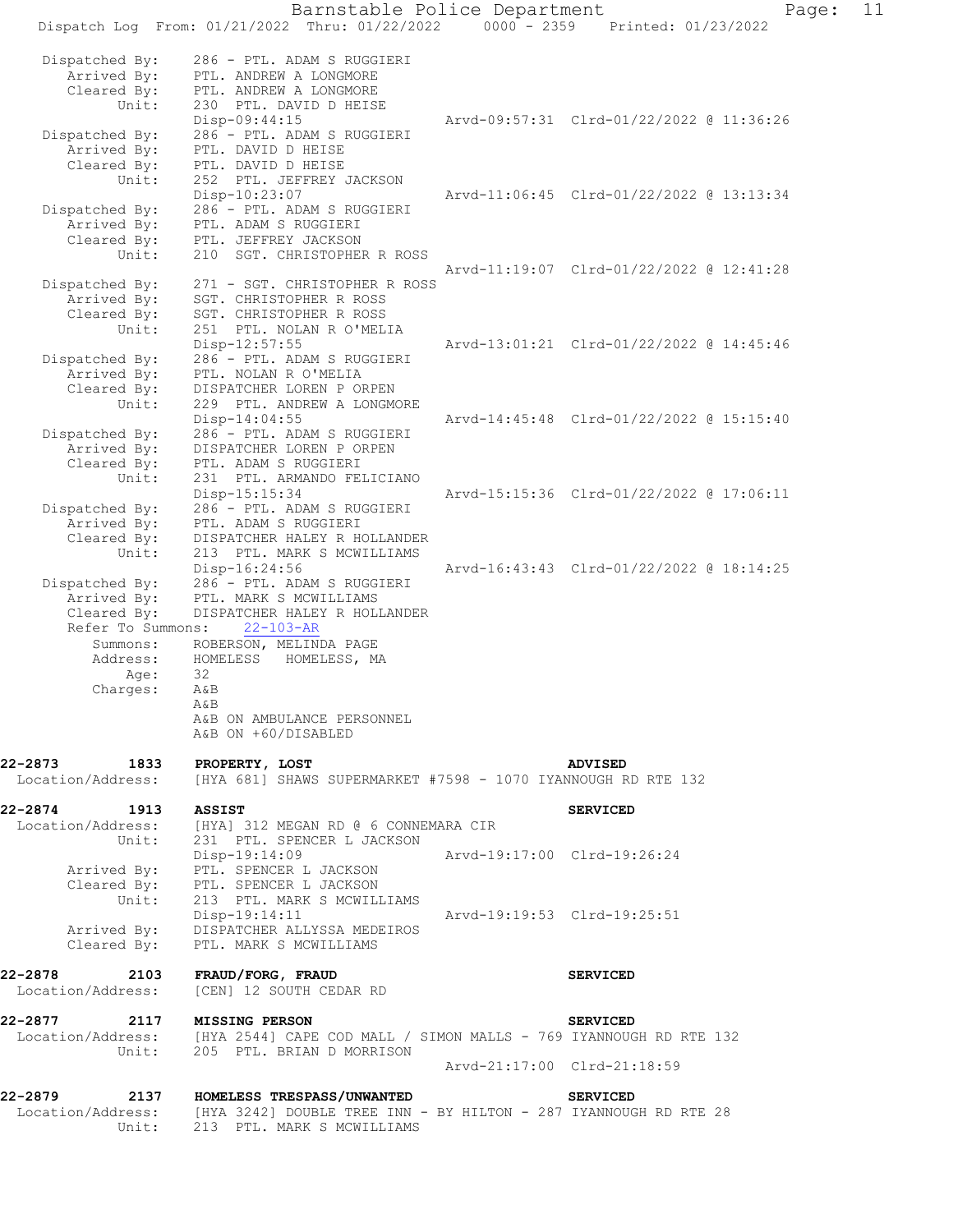|                   | Disp-21:39:13                                   | Arvd-21:44:19 Clrd-22:40:24 |                             |
|-------------------|-------------------------------------------------|-----------------------------|-----------------------------|
|                   | Cleared By: PTL. MARK S MCWILLIAMS              |                             |                             |
| Unit:             | 252 PTL. JEFFREY JACKSON                        |                             |                             |
|                   | Disp-21:39:18                                   |                             | Arvd-21:47:32 Clrd-22:33:17 |
| Arrived By:       | PTL. JEFFREY JACKSON                            |                             |                             |
|                   | Cleared By: PTL. JEFFREY JACKSON                |                             |                             |
|                   | Unit: 250 SGT. KEVIN C FULLAM                   |                             |                             |
|                   | Disp-22:29:16                                   | Arvd-22:29:17 Clrd-22:33:16 |                             |
| Dispatched By:    | 867 - DISPATCHER JORDAN T SHAIRS                |                             |                             |
|                   | Arrived By: DISPATCHER JORDAN T SHAIRS          |                             |                             |
|                   | Cleared By: SGT. KEVIN C FULLAM                 |                             |                             |
|                   | Unit: 212 PTL. BRANDON V SANDERS                |                             |                             |
|                   | Disp-22:29:21                                   | Arvd-22:29:23 Clrd-22:35:54 |                             |
|                   | Dispatched By: 867 - DISPATCHER JORDAN T SHAIRS |                             |                             |
|                   | Arrived By: DISPATCHER JORDAN T SHAIRS          |                             |                             |
|                   | Cleared By: PTL. BRANDON V SANDERS              |                             |                             |
| 2318<br>22-2883   | MOTOR VEHICLE STOP                              |                             | <b>VERBAL WARNING</b>       |
|                   |                                                 |                             |                             |
| Location/Address: | [HYA 217] STAPLES #154 - 364 BARNSTABLE RD      |                             |                             |
| Unit:             | 225 PTL, DAVID E FOLEY                          |                             |                             |
|                   |                                                 |                             | Arvd-23:18:00 Clrd-23:28:02 |

Disp-23:19:09 Arvd-23:19:11 Clrd-23:28:03

## **For Date: 01/22/2022 - Saturday**

Unit: 212 PTL. BRANDON V SANDERS

|                               | 22-2895 0052 SUSPICIOUS, MOTOR VEHICLE SERVICED                                                                        |                             |                       |
|-------------------------------|------------------------------------------------------------------------------------------------------------------------|-----------------------------|-----------------------|
|                               | Location/Address: [HYA 1] VETERANS BEACH - 480 OCEAN ST<br>Unit: 211 SGT. NATHAN R ST. ONGE                            |                             |                       |
|                               | Cleared By: SGT. NATHAN R ST. ONGE                                                                                     | Arvd-00:52:00 Clrd-00:55:04 |                       |
|                               |                                                                                                                        |                             | ADVISED               |
|                               | Location/Address: [WBA 9] MID CAPE SERVICE MOBIL MART - 2155 IYANNOUGH RD RTE 132<br>Unit: 236 PTL. TRAVIS M BROWN     |                             |                       |
|                               | Disp-01:28:43<br>Cleared By: PTL. TRAVIS M BROWN Arvd-01:29:01 Clrd-01:34:57                                           |                             |                       |
|                               | Unit: 233 PTL. GUSTAVO B ELOY<br>Disp-01:28:54 Arvd-01:29:00 Clrd-01:31:12<br>Cleared By: PTL. GUSTAVO B ELOY          |                             |                       |
|                               | 22-2903 0153 MOTOR VEHICLE STOP                                                                                        |                             | <b>VERBAL WARNING</b> |
|                               | Location/Address: [HYA] 825 FALMOUTH RD RTE 28 @ 224 OLD STRAWBERRY HILL RD<br>Unit: 234 PTL. SEAN D CLEARY            |                             |                       |
|                               | Cleared By: PTL. SEAN D CLEARY                                                                                         | Arvd-01:53:00 Clrd-01:58:23 |                       |
| 22-2908 0558 BUILDING CHECK   | Location/Address: [HYA 103] BARNSTABLE MUNICIPAL AIRPORT - TERMINAL - 480 BARNSTABLE RD                                |                             | <b>SERVICED</b>       |
|                               | Unit: 238 PTL. JOHN A YORK                                                                                             | Arvd-05:58:02 Clrd-06:08:02 |                       |
|                               | 22-2911 0753 TRAFFIC, CONTROL<br>Location/Address: [CEN] GREAT MARSH RD<br>Unit: 224 PTL. DAVID J DOWNS                |                             | <b>SERVICED</b>       |
|                               |                                                                                                                        | Arvd-07:53:21 Clrd-07:59:11 |                       |
| 22-2912 0812 ESCORT/TRANSPORT | Location/Address: [HYA 1520] MCDONALD'S - 175 NORTH ST<br>Unit: 230 PTL. DAVID D HEISE                                 |                             | <b>SERVICED</b>       |
|                               | Disp-08:13:28 Arvd-08:13:31 Clrd-08:17:19<br>Cleared By: PTL. DAVID D HEISE                                            |                             |                       |
|                               | 22-2913 0814 TRAFFIC, CONTROL                                                                                          |                             | <b>SERVICED</b>       |
|                               | Location/Address: [OST] MAIN ST<br>Unit: 224 PTL. DAVID J DOWNS                                                        | Arvd-08:14:56 Clrd-09:19:49 |                       |
| Unit:                         | 22-2914 0839 HARASSMENT, UNWANTED<br>Location/Address: [HYA 425] COMFORT INN - 259 MAIN ST<br>214 PTL. LIAM T LOISELLE |                             | <b>SERVICED</b>       |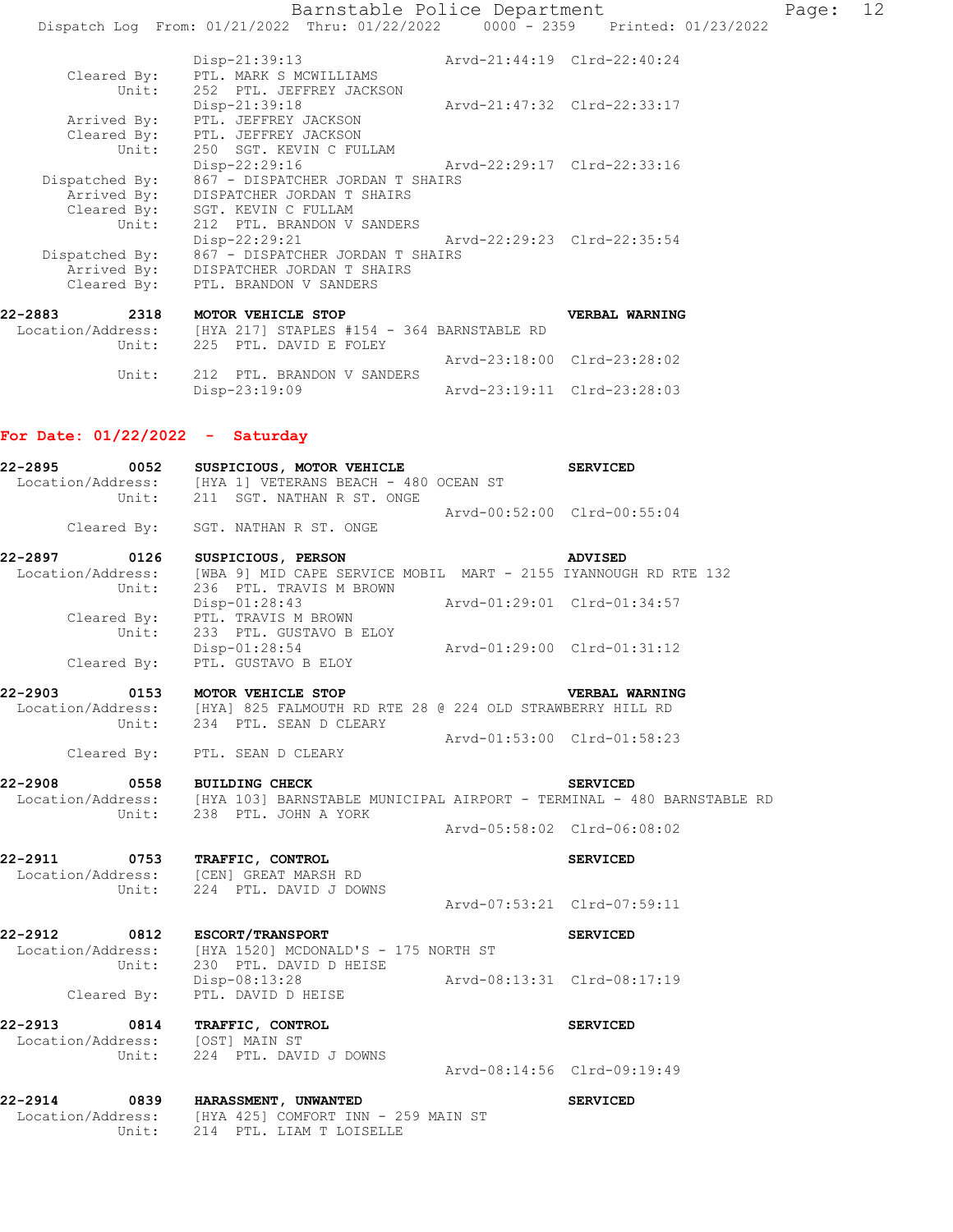



 Dispatched By: 271 - SGT. CHRISTOPHER R ROSS Enroute By: SGT. CHRISTOPHER R ROSS

> Arrived By: SGT. CHRISTOPHER R ROSS Cleared By: SGT. CHRISTOPHER R ROSS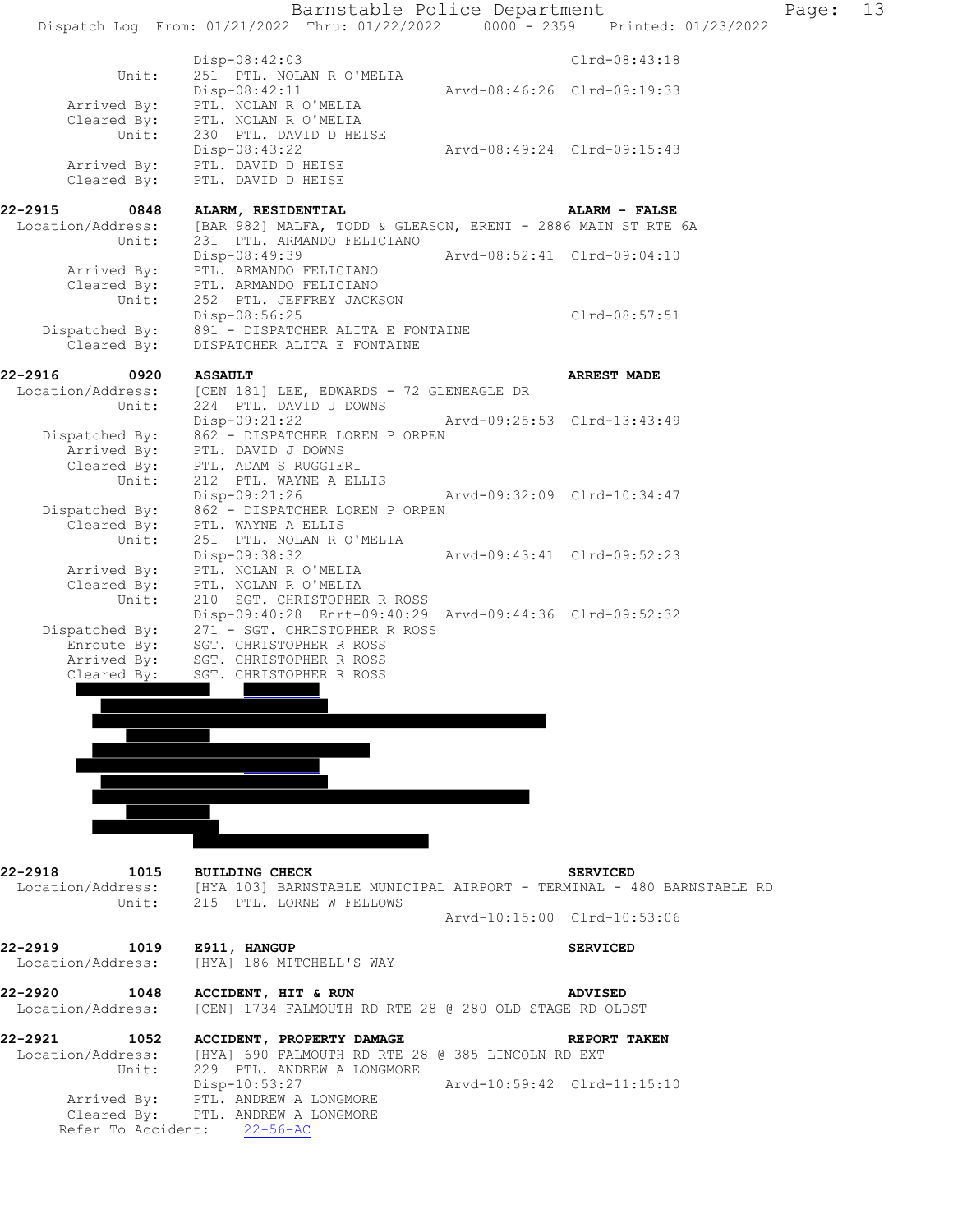Dispatch Log From: 01/21/2022 Thru: 01/22/2022 0000 - 2359 Printed: 01/23/2022 **22-2922 1055 ASSIST, WELL BEING SERVICED**  Location/Address: [HYA 385] FIRST BAPTIST CHURCH - 486 MAIN ST Unit: 231 PTL. ARMANDO FELICIANO Disp-10:58:29 Arvd-11:02:51 Clrd-11:06:41 Arrived By: PTL. ARMANDO FELICIANO **22-2923 1113 ALARM, RESIDENTIAL ALARM - FALSE**  Location/Address: [COT 200] HERLIHY, PATRICIA A - 804 MAIN ST Unit: 212 PTL. WAYNE A ELLIS Disp-11:13:43 Arvd-11:28:51 Clrd-11:33:51 Arrived By: PTL. WAYNE A ELLIS Cleared By: DISPATCHER ALITA E FONTAINE **22-2927 1218 TRAFFIC, SIGNALS SERVICED**  Location/Address: [HYA] 4 INDEPENDENCE DR @ 921 IYANNOUGH RD RTE 132 Unit: 231 PTL. ARMANDO FELICIANO Disp-12:18:29 Arvd-12:45:06 Clrd-12:45:44 Arrived By: DISPATCHER ALITA E FONTAINE Cleared By: DISPATCHER ALITA E FONTAINE Unit: 251 PTL. NOLAN R O'MELIA Disp-12:20:49 Enrt-12:20:49 Arvd-12:24:32 Clrd-12:44:50 Dispatched By: 292 - PTL. NOLAN R O'MELIA Enroute By: PTL. NOLAN R O'MELIA Arrived By: PTL. NOLAN R O'MELIA Cleared By: PTL. NOLAN R O'MELIA **22-2928 1218 BUILDING CHECK SERVICED**  Location/Address: [HYA 103] BARNSTABLE MUNICIPAL AIRPORT - TERMINAL - 480 BARNSTABLE RD Unit: 215 PTL. LORNE W FELLOWS Arvd-12:18:00 Clrd-13:23:21 **22-2931 1325 ASSIST, WELL BEING SERVICED**  Location/Address: [BAR 857] DUFF, STEPHEN - 1586 HYANNIS RD Unit: 231 PTL. ARMANDO FELICIANO Disp-13:37:54 Arvd-13:46:18 Clrd-13:52:36 Arrived By: PTL. ARMANDO FELICIANO Cleared By: DISPATCHER ALITA E FONTAINE Unit: 252 PTL. JEFFREY JACKSON Disp-13:38:08 Arvd-13:46:33 Clrd-13:52:34 Arrived By: PTL. JEFFREY JACKSON Cleared By: DISPATCHER ALITA E FONTAINE **22-2932 1328 E911, SILENT CALL UNFOUNDED**  Location/Address: [HYA 851] GOL SUPERMARKET - 55 IYANNOUGH RD RTE 28 Unit: 229 PTL. ANDREW A LONGMORE Disp-13:40:21 Arvd-13:43:00 Clrd-13:45:44 Arrived By: PTL. ANDREW A LONGMORE **22-2930 1329 MOTOR VEHICLE, DISABLED SERVICED** 

 Location/Address: [HYA] 156 IYANNOUGH RD RTE 28 @ 200 YARMOUTH RD Unit: 252 PTL. JEFFREY JACKSON Arvd-13:29:00 Clrd-13:36:25 Cleared By: PTL. JEFFREY JACKSON

**22-2933 1334 FOLLOW UP SERVICED**  Location/Address: [HYA 112] CAPE COD HOSPITAL - 27 PARK ST Unit: 229 PTL. ANDREW A LONGMORE Arvd-13:34:00 Clrd-13:40:08 Cleared By: DISPATCHER ALITA E FONTAINE Unit: 229 PTL. ANDREW A LONGMORE Disp-13:45:51 Arvd-13:48:03 Clrd-14:04:23 Dispatched By: 891 - DISPATCHER ALITA E FONTAINE Arrived By: PTL. ANDREW A LONGMORE Cleared By: PTL. ANDREW A LONGMORE

**22-2934 1336 LARCENY, SHOPLIFTING REPORT TAKEN**  Location/Address: [HYA 21] BEST BUY - 793 IYANNOUGH RD RTE 132 Unit: 230 PTL. DAVID D HEISE Disp-13:41:07 Arvd-14:00:05 Clrd-14:14:16 Arrived By: PTL. DAVID D HEISE Cleared By: PTL. DAVID D HEISE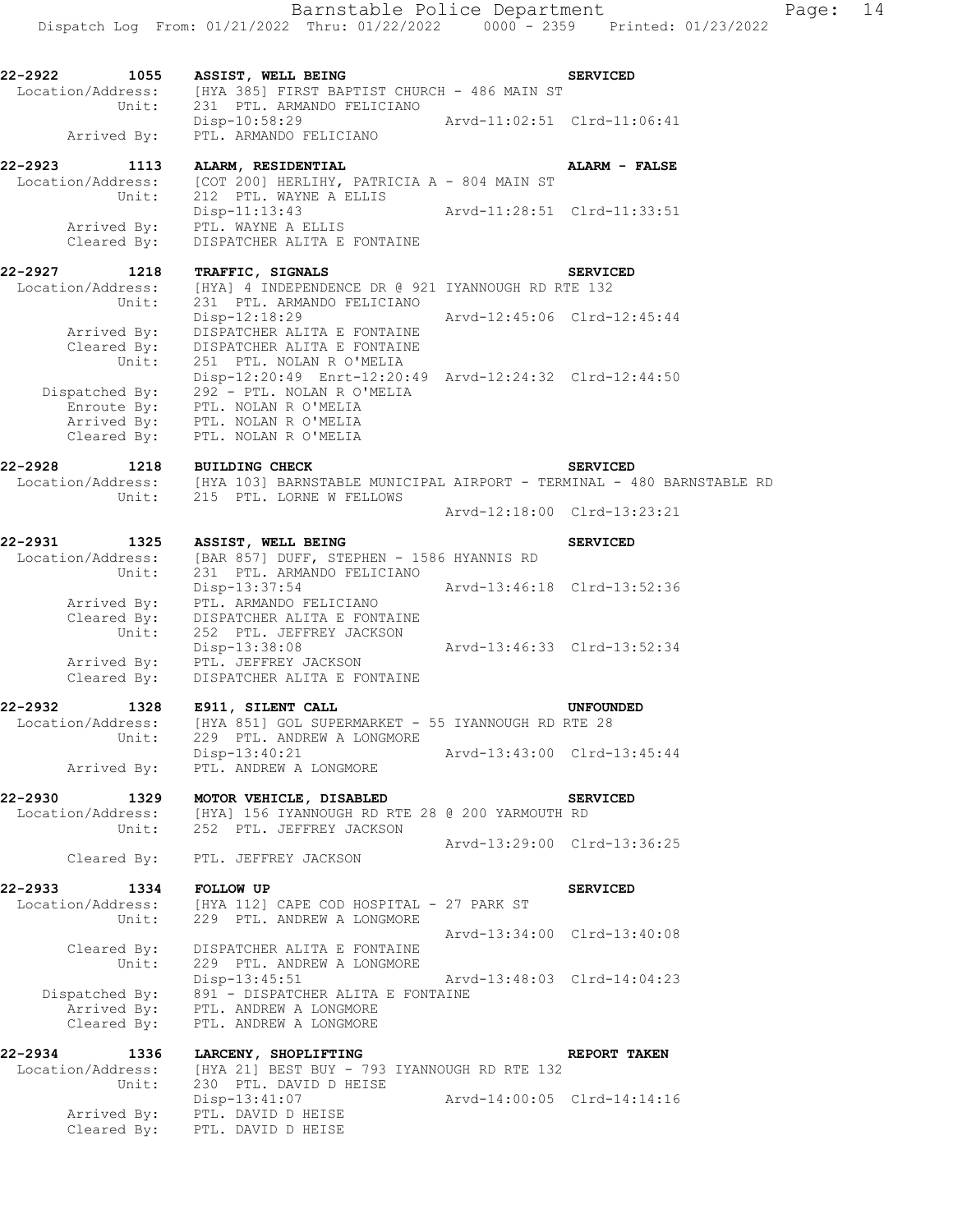Barnstable Police Department Page: 15 Dispatch Log From: 01/21/2022 Thru: 01/22/2022 0000 - 2359 Printed: 01/23/2022 Refer To Incident: 22-148-OF 22-2935 1353 E911, SILENT CALL **SERVICED** Location/Address: [CEN] 53 WINDLASS LN<br>Unit: 212 PTL. WAYNE A ELL 212 PTL. WAYNE A ELLIS Disp-13:54:47 Arvd-14:00:11 Clrd-14:02:15 Cleared By: DISPATCHER ALITA E FONTAINE **22-2936 1415 HARASSMENT, THREATS ADVISED**  Location/Address: [CEN] 30 ROSEMARY LN Unit: 212 PTL. WAYNE A ELLIS Disp-14:17:07 Arvd-15:01:55 Clrd-15:04:25 Arrived By: DISPATCHER ALITA E FONTAINE Cleared By: DISPATCHER ALITA E FONTAINE **22-2938 1448 ACCIDENT, PROPERTY DAMAGE REPORT TAKEN**  Location/Address: [HYA 2713] COLOMBO'S CAFE & PASTRIES - 544 MAIN ST Unit: 252 PTL. JEFFREY JACKSON Disp-14:51:02 Arvd-15:01:09 Clrd-15:26:31 Cleared By: PTL. JEFFREY JACKSON Refer To Accident: 22-57-AC **22-2940 1449 ASSAULT SERVICED**  Location/Address: [HYA 4140] BARNSTABLE HOUSING AUTHORITY - 200 STEVENS ST Apt. #A25 Unit: 212 PTL. JACOB M WHITE Disp-15:58:57 Arvd-16:10:29 Clrd-16:41:51 Dispatched By: 286 - PTL. ADAM S RUGGIERI Arrived By: PTL. JACOB M WHITE Cleared By: PTL. JACOB M WHITE **22-2941 1502 SUSPICIOUS, MOTOR VEHICLE ADVISED**  Location/Address: [HYA] 44 MAPLE AVE Unit: 231 PTL. ARMANDO FELICIANO Disp-15:10:27 Clrd-15:14:08 Unit: 229 PTL. ANDREW A LONGMORE Disp-15:26:05 Arvd-15:37:04 Clrd-16:06:31 Cleared By: DISPATCHER ALLYSSA MEDEIROS Unit: 230 PTL. DAVID D HEISE Disp-15:26:09 Arvd-15:35:14 Clrd-16:00:10 Arrived By: PTL. DAVID D HEISE Cleared By: PTL. DAVID D HEISE Unit: 252 PTL. JEFFREY JACKSON Arvd-15:31:49 Clrd-15:41:00 Dispatched By: 216 - PTL. JEFFREY JACKSON Arrived By: PTL. JEFFREY JACKSON Cleared By: DISPATCHER ALITA E FONTAINE Unit: 210 SGT. CHRISTOPHER R ROSS Arvd-15:33:01 Clrd-15:44:16 Dispatched By: 271 - SGT. CHRISTOPHER R ROSS Arrived By: SGT. CHRISTOPHER R ROSS Cleared By: SGT. CHRISTOPHER R ROSS **22-2942 1538 ACCIDENT, PROPERTY DAMAGE SERVICED**  Location/Address: [HYA 1698] THE KNACK - 1120 IYANNOUGH RD RTE 132 Unit: 251 PTL. NOLAN R O'MELIA Disp-15:40:41 Arvd-15:45:28 Clrd-16:02:14 Arrived By: PTL. NOLAN R O'MELIA Cleared By: PTL. NOLAN R O'MELIA Unit: 210 SGT. CHRISTOPHER R ROSS Disp-15:44:59 Enrt-15:45:00 Arvd-15:53:05 Clrd-16:04:30 Dispatched By: 271 - SGT. CHRISTOPHER R ROSS Enroute By: SGT. CHRISTOPHER R ROSS Arrived By: SGT. CHRISTOPHER R ROSS Cleared By: PTL. ADAM S RUGGIERI **22-2943 1541 ACCIDENT, PROPERTY DAMAGE COMPLAINT/SUMMONS**  Location/Address: [HYA] 188 SEABROOK RD @ 185 SEA ST Unit: 252 PTL. JEFFREY JACKSON Arvd-15:41:00 Clrd-16:22:21 Cleared By: DISPATCHER HALEY R HOLLANDER Unit: 238 PTL. KATHARINE H ROSS

Disp-16:03:02 Arvd-16:12:00 Clrd-16:22:40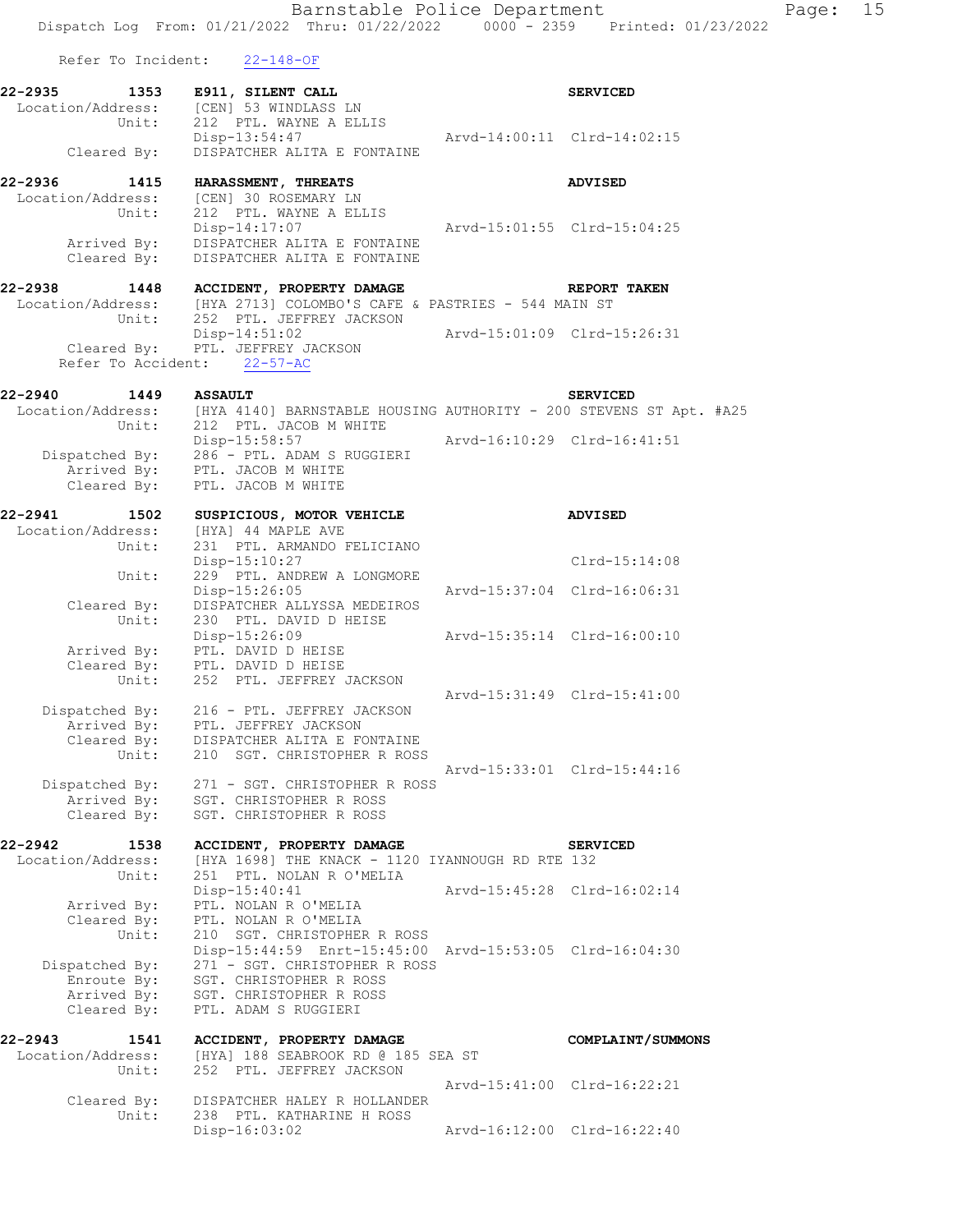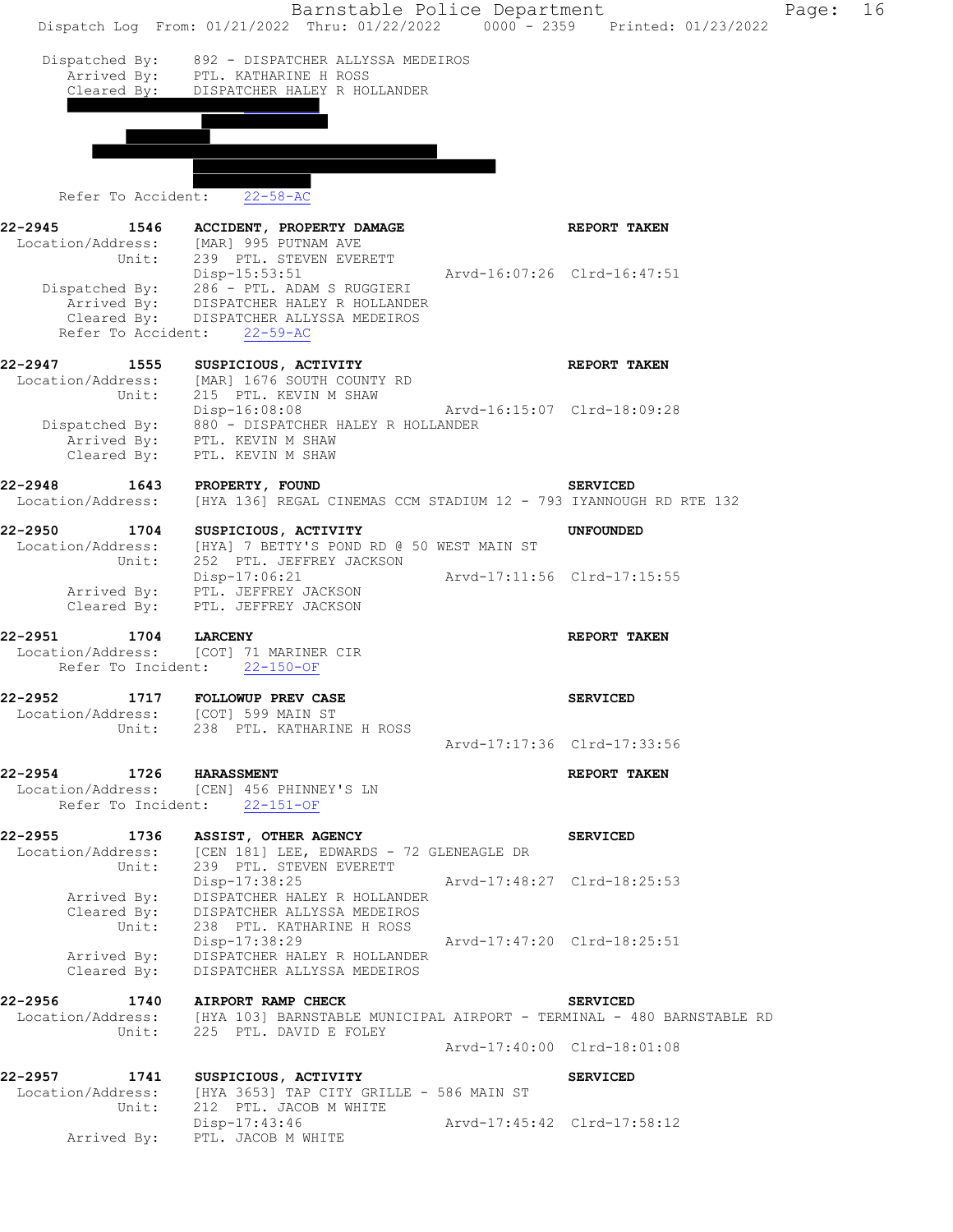Barnstable Police Department Fage: 17 Dispatch Log From: 01/21/2022 Thru: 01/22/2022 0000 - 2359 Printed: 01/23/2022 Cleared By: PTL. JACOB M WHITE **22-2959 1816 MOTOR VEHICLE STOP VERBAL WARNING**  Location/Address: [CEN] 378 GREAT MARSH RD @ 1183 SHOOTFLYING HILL RD Unit: 215 PTL. KEVIN M SHAW Arvd-18:16:00 Clrd-18:21:38 Cleared By: PTL. KEVIN M SHAW **22-2960 1821 LARCENY ADVISED**  [HYA 4196] TRACTOR SUPPLY COMPANY - 1174 PITCHER'S WAY Location/Address: [HYA 4196] TRACTOR SUPPLY CO<br>Unit: 213 PTL. MARK S MCWILLIAMS Disp-18:22:27 Arvd-18:25:44 Clrd-18:48:48 Arrived By: DISPATCHER ALLYSSA MEDEIROS Cleared By: PTL. MARK S MCWILLIAMS Unit: 212 PTL. JACOB M WHITE Disp-18:22:30 Arvd-18:26:02 Clrd-18:38:30 Arrived By: PTL. JACOB M WHITE Cleared By: PTL. JACOB M WHITE **22-2961 1822 TRAFFIC, PARKING VIOL SERVICED**  Location/Address: [HYA 3770] PIER RECOVERY CENTER OF CAPE COD - 209 MAIN ST Apt. #REAR **22-2962 1832 AIRPORT RAMP CHECK SERVICED**  Location/Address: [HYA 103] BARNSTABLE MUNICIPAL AIRPORT - TERMINAL - 480 BARNSTABLE RD Unit: 225 PTL. DAVID E FOLEY Arvd-18:32:00 Clrd-18:46:37 **22-2964 1908 ASSIST, WELL BEING ADVISED**  Location/Address: [MAR] 72 CARDINAL LN Unit: 239 PTL. STEVEN EVERETT Disp-19:16:46 Arvd-19:31:11 Clrd-19:37:10 Arrived By: PTL. STEVEN EVERETT Cleared By: DISPATCHER ALLYSSA MEDEIROS **22-2968 2016 ACCIDENT, PROPERTY DAMAGE UNFOUNDED**<br>Location/Address: [WBA] 2440 IYANNOUGH RD RTE 132 @ 1880 MAIN ST RTE 6A [WBA] 2440 IYANNOUGH RD RTE 132 @ 1880 MAIN ST RTE 6A Unit: 239 PTL. STEVEN EVERETT Disp-20:16:36 Clrd-20:17:22 Unit: 213 PTL. MARK S MCWILLIAMS Disp-20:17:14 Clrd-20:20:06 Cleared By: PTL. ADAM S RUGGIERI **22-2969 2033 ALARM, COMMERCIAL ALARM - FALSE**  Location/Address: [HYA 3349] OLD NAVY - 768 IYANNOUGH RD RTE 132 Unit: 212 PTL. JACOB M WHITE Disp-20:34:51 Arvd-20:36:29 Clrd-20:42:15 Arrived By: PTL. JACOB M WHITE Cleared By: DISPATCHER NICHOLE L GOUZIAS Unit: 252 PTL. JEFFREY JACKSON Disp-20:34:56 Arvd-20:39:54 Clrd-20:42:12 Arrived By: DISPATCHER HALEY R HOLLANDER Cleared By: DISPATCHER NICHOLE L GOUZIAS Unit: 225 PTL. DAVID E FOLEY Disp-20:35:57 Arvd-20:39:56 Clrd-20:42:17 Arrived By: DISPATCHER HALEY R HOLLANDER Cleared By: DISPATCHER NICHOLE L GOUZIAS

**22-2970 2041 ACCIDENT, PROPERTY DAMAGE SERVICED**  Location/Address: [COT 32] PEPPERS PANTRY (BIG DADDY'S PIZZA) - 4120 FALMOUTH RD RTE 28 Unit: 239 PTL. STEVEN EVERETT

Disp-20:42:28 Arvd-20:45:36 Clrd-20:53:48

**22-2975 2223 DISTURBANCE SERVICED**  Location/Address: [HYA 112] CAPE COD HOSPITAL - 27 PARK ST Unit: 213 PTL. MARK S MCWILLIAMS Disp-22:23:54 Arvd-22:25:45 Clrd-22:31:23 Arrived By: DISPATCHER HALEY R HOLLANDER Cleared By: DISPATCHER HALEY R HOLLANDER Unit: 212 PTL. JACOB M WHITE Disp-22:24:03 Arvd-22:26:19 Clrd-22:31:18 Arrived By: PTL. JACOB M WHITE Cleared By: PTL. JACOB M WHITE